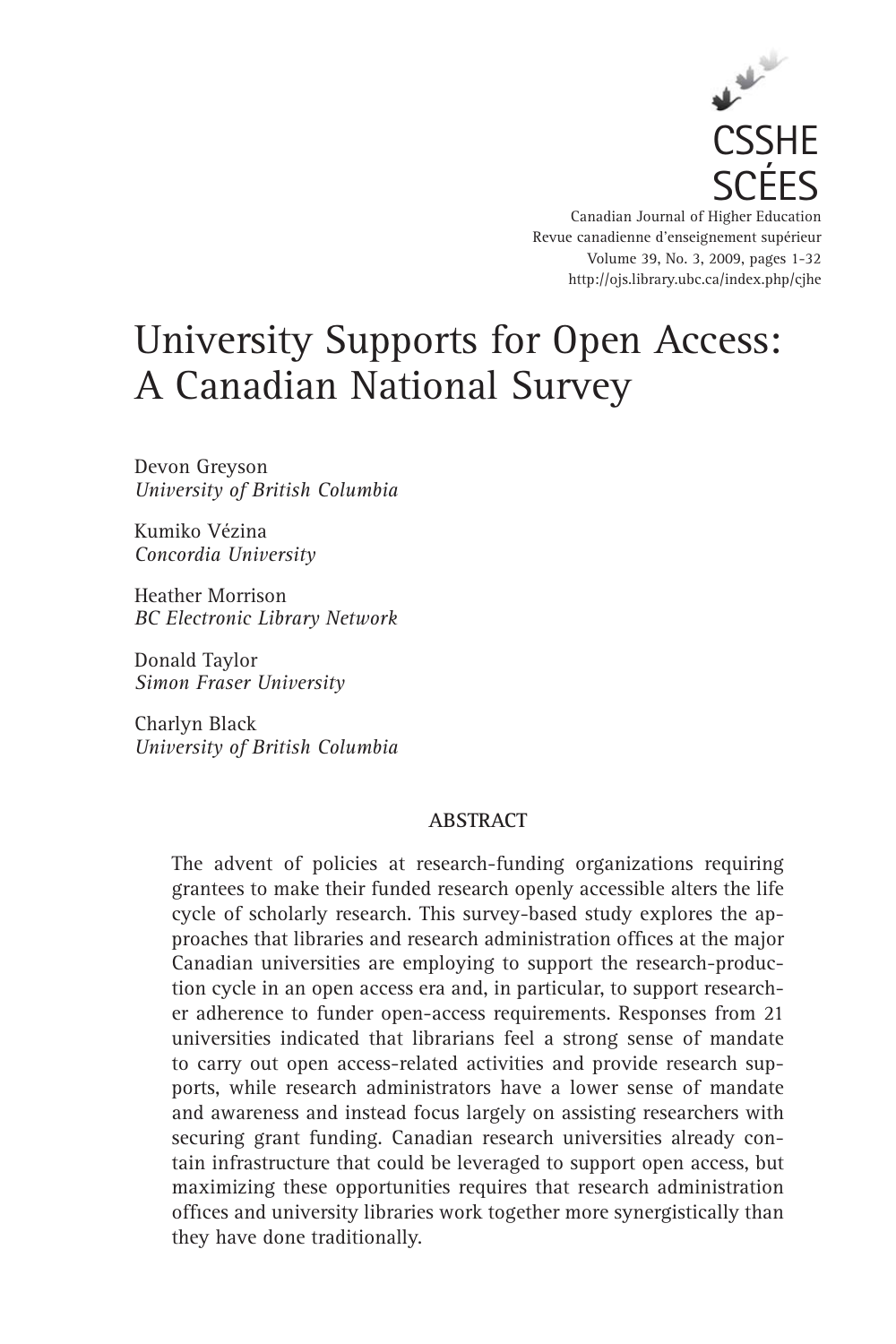# **RÉSUMÉ**

L'apparition de politiques provenant d'organismes de financement en recherches qui obligent les récipiendaires de rendre les résultats de leur recherche libre à l'accès, a un impacte sur le cycle de vie de la recherche académique. Ce sondage national en ligne explore les mesures prises par les bibliothèques et les administrateurs universitaires de la recherche oeuvrant dans des grandes universités du Canada pour appuyer le cycle de production de recherche dans une ère d'accès libre, et en particulier les mesures appuyant l'adhésion des chercheurs aux exigences d'accès libre de leur agence subventionnaire. Les réponses de la part de 21 universités canadiennes indiquent que les bibliothécaires sont fortement motivées à offrir des activités reliées à l'accès libre ainsi qu'à offrir de l'appui à la recherche, tandis que les administrateurs démontrent un engagement moins élevé à cet égard et se concentrent principalement à aider les chercheurs à obtenir des subventions. Les universités canadiennes de recherche possèdent déjà des infrastructures pouvant être exploitées pour soutenir l'accès libre. Cependant, afin de maximiser ces opportunités, cela nécessitera un travail partagé entre les bibliothécaires et les administrateurs de la recherche qui est beaucoup plus conjoint qu'antérieurement.

#### **INTRODUCTION**

In an attempt to improve the impact of research outputs and make the benefits of strategic research investments available to stakeholders and the world at large, major research-funding organizations have begun to require that products of the research they fund be made openly accessible. In Canada, the Canadian Institutes of Health Research (CIHR) is the largest among the funders that have adopted such a policy (Canadian Institutes of Health Research, 2007), and other major research council requirements may not be far behind. The advent of such research-funder policies on a sizable scale is likely to significantly alter the life cycle of scholarly research by involving new players, such as open-access repositories within and outside of universities, and creating new steps in the research cycle, such as self-archiving of published articles and data.

Canadian funding-body policies that require open access target individual grant recipients, rather than grantee home institutions. However, universities play a significant role in supporting their researchers throughout the cycle of research production by way of internal support institutions such as research administration offices, university libraries, university presses, and institutional repositories. The role of universities in supporting affiliated researchers' compliance with open-access policies has been unstudied to date. The aim of this project was to understand the approaches that Canadian research universities are taking in response to this shifting environment.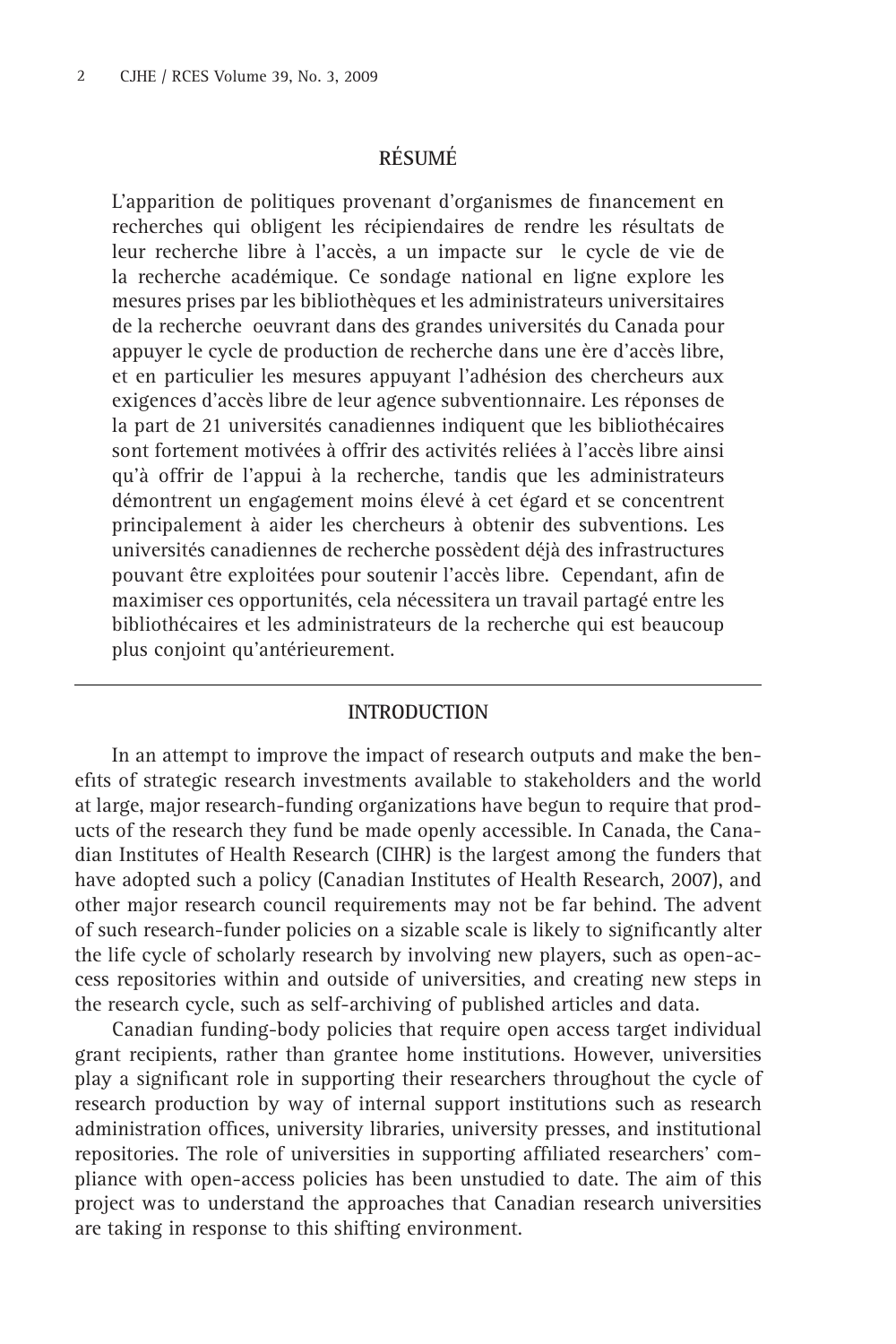#### **LITERATURE REVIEW**

Previous research on the topic of open access within universities has focused on three main areas: the attitudes and activities of libraries and librarians; the state of specific open access-related supports, such as publishing services and institutional repositories; and faculty/author awareness, attitudes, and intentions. Notably, the vast majority of this literature has focused on the third category.

Focusing on the library context, recent surveys by U.S. research libraries, South African library and information science researchers, and U.S.-based academic librarians all found that libraries and librarians demonstrated high awareness of open-access issues and were actively incorporating open accessrelated activities into their work (DeBeer, 2004; Hood, 2007; Palmer, Dill, & Christie, 2009). Such findings indicate that librarians are supportive of open-access principles and are actively working to integrate open-access resources into libraries and the library literature.

A related genre of survey-based articles has focused on infrastructure changes required to archive and publish open-access research outputs. Issues highlighted in some of these studies have included the challenges of implementing institutional repositories, along with the economic and technical aspects of such undertakings (Bailey et al., 2006; Shearer, 2006). Others have explored barriers to disseminating scientific information (Ghane, 2006) or to adopting an open-access publishing model (Mann, Von Walter, Hess, & Wigand, 2009). Some have studied copyright and publishing agreement issues (Austin, Heffernan, & David, 2008; Gadd, Oppenheim, & Christie, 2003, and others have discussed author-pays publishing business models (Schroter & Tite, 2006).

The vast majority of descriptive research related to open access, however, has studied the knowledge, attitudes, and behaviours of researchers regarding openaccess publishing and self-archiving. Alma Swan and Sheridan Brown's (2004, 2005) multidisciplinary author surveys, conducted on behalf of the Joint Information Systems Committee (JISC) and the Open Society Institute (OSI), found high levels of support for principles of open access among the academic community. Swan and Brown's survey results indicated a willingness to self-archive works, if required, which did not translate into voluntary archiving practices on the part of authors. Vézina (2006) produced very similar results by surveying faculty members from the Life Sciences departments within universities in Quebec.

Recent surveys of faculty members around the world have begun to look at university supports for open access from the researchers' perspective. Such studies have found faculty members to be largely unaware of open access and the associated supporting infrastructure within their own universities (Committee on International Scholarly Communication, 2006; Fullard, 2007; Hajjem & Harnad, 2005; Joint Information Systems Committee, 2008; Vézina, 2006). An emerging pattern from these studies seems to be a lack of coordination between university administration and libraries, as well as limited effectiveness in the transmission of information to researchers regarding university supports for open access.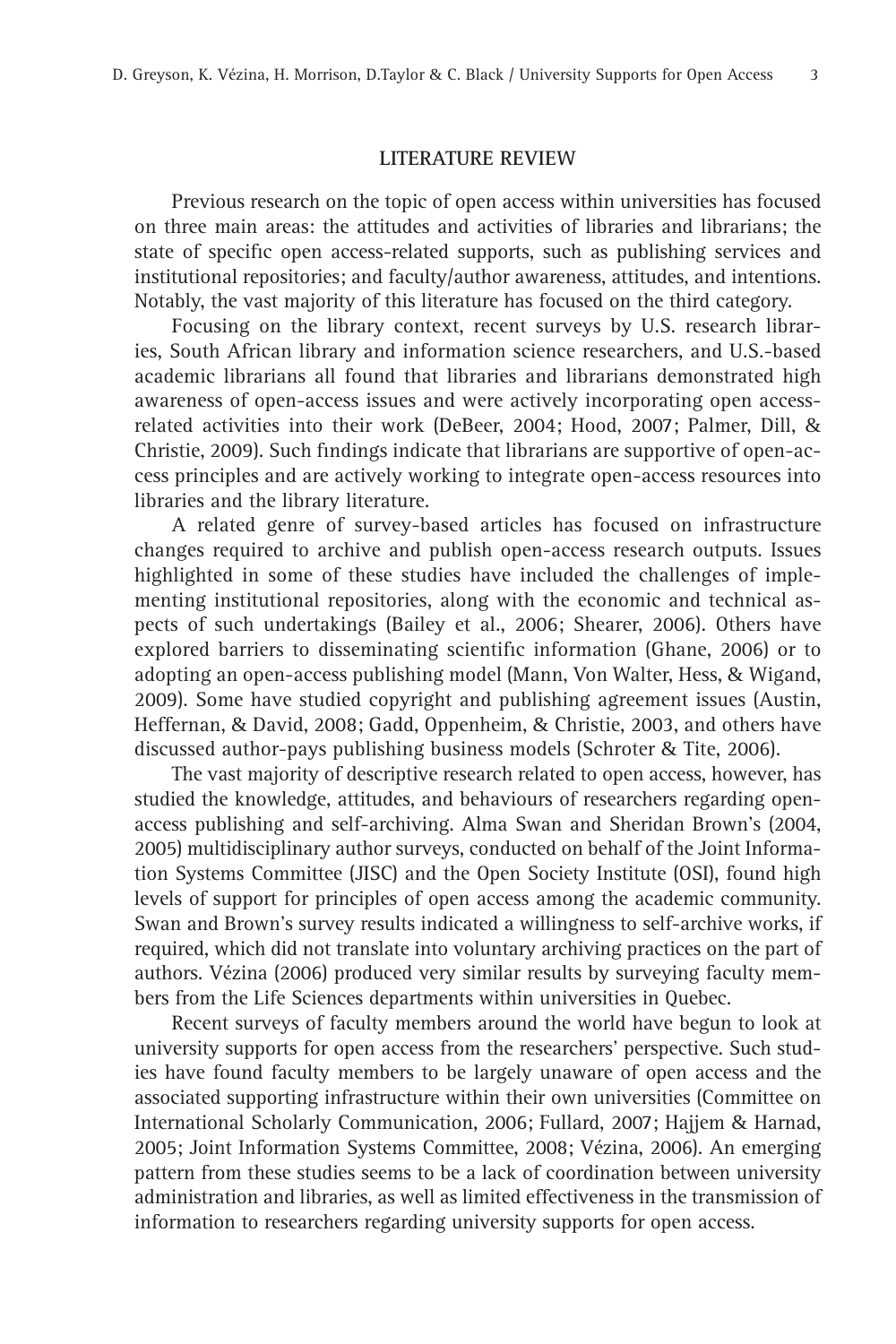But what do we know about research institutions that *require* their researchers to make their scholarly works available in an institutional repository? Such institutions might be expected to have a more active strategy for raising researcher awareness, and early indications are that this is indeed the case. A 2006 study by Sale on the self-archiving rate of researchers within three academic institutions in the United Kingdom and Australia where the deposit of research articles is obligatory indicated that more than 80% of the authors had self-archived within six months of the publication date of their article. Sale concluded that efforts must be invested in promotion and follow-up for two to three years after the adoption of an institutional policy requiring open access, as the behaviour becomes routinized after this point.

The literature on open access in the university research setting is therefore characterized by a focus on libraries, publishing, and archiving and is dominated by surveys of the knowledge, attitudes, and behaviours of individual researchers. Results have indicated low awareness of open access among researchers for whom such knowledge is voluntary and have raised questions about how universities without internal open-access mandates are responding to this new environment. Are they developing strategies and initiatives to respond to granting agency policies that require open access? Which approaches might represent the most strategic investments for responding to the opportunities and obligations that individual researchers face when making their works openly accessible? To date, no studies have focused on understanding the efforts that universities, and more specifically Canadian universities, are making to support researchers' transition to this new world of scholarly communication.

#### **APPROACH AND CONCEPTUAL MODEL**

Our interdisciplinary, cross-provincial team of librarians and researchers came together with a common purpose: to explore and describe the structures and process used by Canadian universities to support their researchers both in complying with new obligations and in taking advantage of new opportunities posed by open access. We took a systems view of the university as a researchenabling institution, inclusive of affiliated researchers and internal structures and departments. Figure 1 illustrates our conceptual model of the life cycle of university-based research, a model that we see as evolving given that scholarship is just beginning to explore the full potential of the Internet and, therefore, open access.

In the life cycle, our systems approach puts the university at the centre of the scholarly research process. We conceptualized the research cycle operating around the core institution, often in concert with external forces, but largely enabled and supported by the university's institutional infrastructure. Elements of the infrastructure are many and varied, and they generally include IT services, research-ethics review, grant administration, library collections, university presses, internal research-funding streams, and, often, university archives and/or institutional repositories. Taking a pan-Canadian view of universities,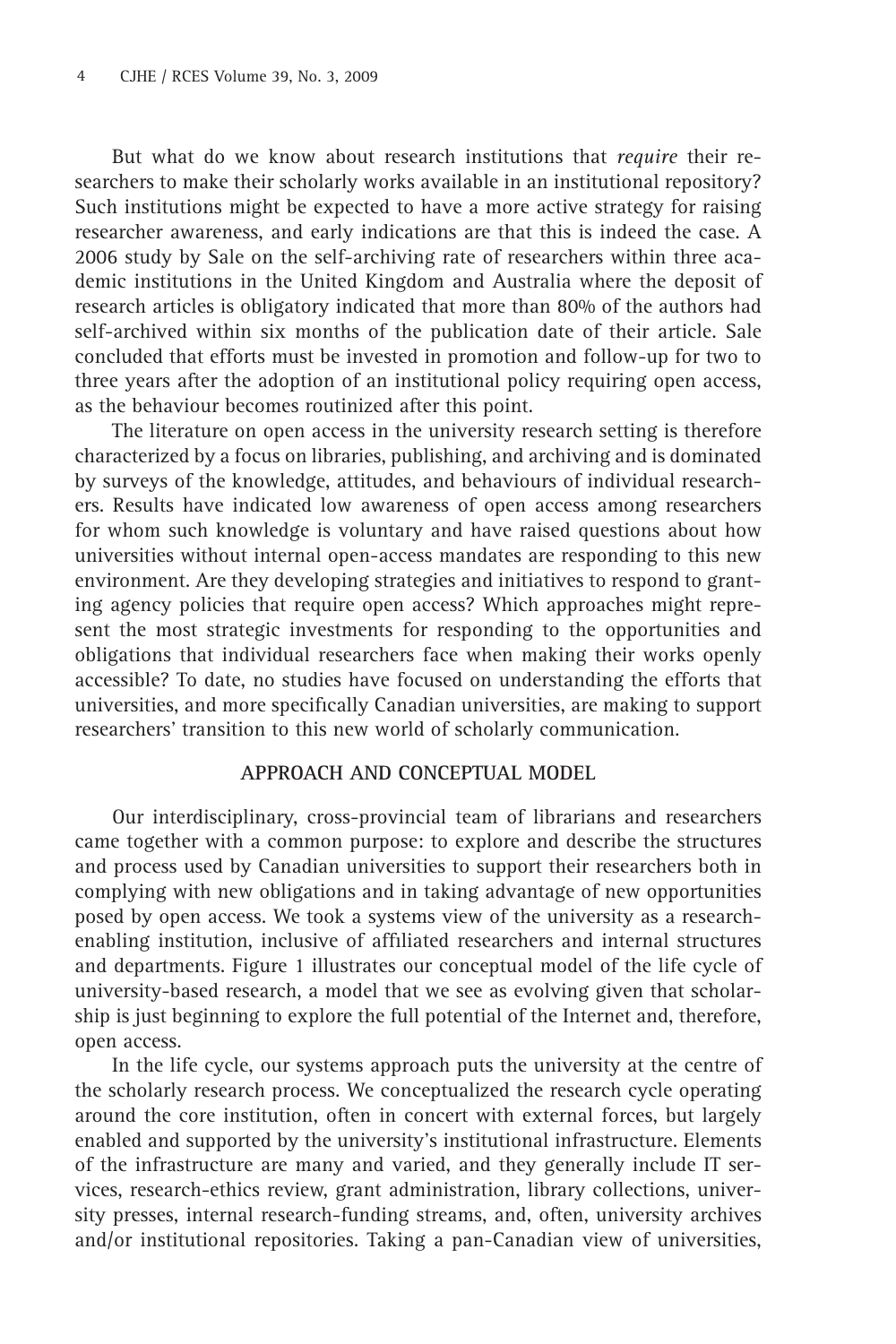

#### *Figure 1*. Conceptual Model

we found that at least two units or departments within the university – university libraries and research administration offices  $-$  were both intimately tied to the research life cycle and common in some form to all institutions. University libraries and research administration offices are major, well-established supports for the university-based cycle of scholarly research production and play similar roles in all research universities across Canada. Indeed, virtually every university-based and externally funded research project has contact with both the university library and research administration office at some point in the research-production cycle.

Researchers, in our conceptual model, are situated within their core universities, interacting with various elements of the university at different points in their research projects and processes and identifying with the university to varying degrees (ranging from highly institution-identified to loosely affiliated or with multiple allegiances). The researchers also commonly interact during the research life cycle with bodies external to the university: external research funders, such as CIHR; external publishers, such as learned societies; and external research archives and repositories, such as PubMed Central.

Our life cycle of scholarly research comprises six stages: access to published research; idea and proposal development; funding, ethics, and project start-up; research activity and product; publishing and peer review; and archiving and project reporting. Although these stages may not always be adhered to in strict progression, they do outline the general flow of the life of a research project. As researchers progress through the six stages, they interact with and are supported by both the university library and research administration office. The library, for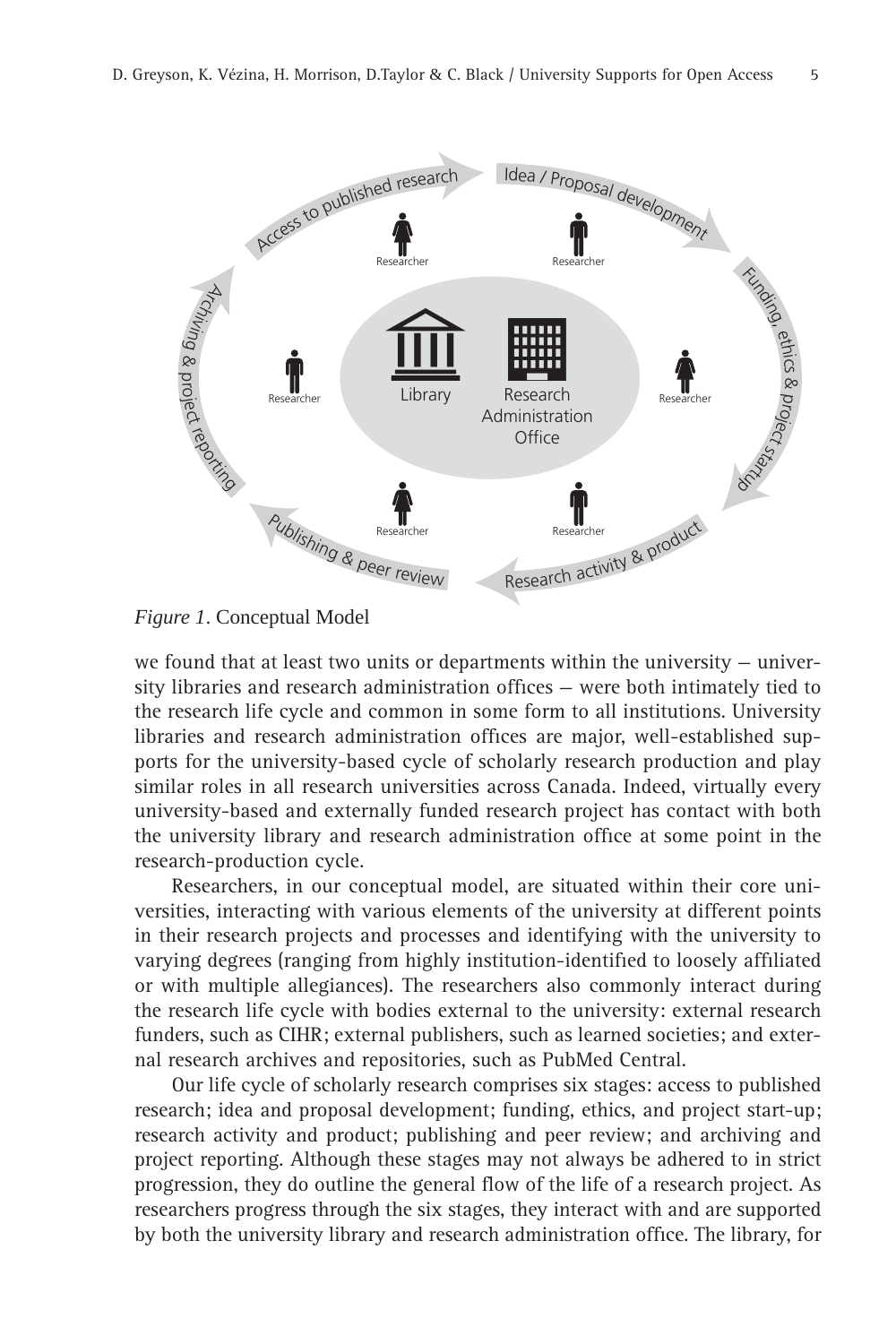instance, provides access to research literature and may be involved with providing journal hosting and support services, as well as with an institutional repository for researchers' work. Research administration offices commonly support proposal development and project planning, facilitate research funding and ethical review, and support research reporting to ensure compliance with legal, institutional, and funder requirements. Many other university departments interact with researchers in the scholarly research life cycle, including academic/provost offices, faculties and departments, communications offices, and university presses. We chose to limit this study to libraries and research administration offices due to familiarity (most of the research team are librarians) and the potential synergies with research administration offices emerging from research-funding agencies' open-access policies. Future studies might broaden our understanding of research support by including other key areas of the university.

Several of the life-cycle stages of university-based research have undergone changes related to the advent of electronic publishing and open access; for example, published research may be available via both subscription and free routes, often online and right from a researcher's desktop. Some disciplines are experimenting with, or even developing expectations around, providing public access to research data and pre-print drafts of research outputs, in addition to archiving copies of published articles in online repositories for all to access. With external funding bodies placing open-access policy requirements upon grantees, individual researchers need to adapt the way in which they proceed through the phases of the cycle of research. Given that the university's infrastructure supports the researcher's progress through the cycle, the university and in particular the university library and research administration office may logically play a role in supporting this shift in practice.

Much of the previous literature on researcher transitions to open accessrelated behaviours has employed a knowledge-attitudes-behaviour approach common to social-behavioural change campaigns (Bettinghaus, 1986; Schrader  $&$  Lawless, 2004). Although knowledge and attitudes are significant markers of the dissemination of information, they alone are not sufficient to change behaviour much of the time. Researchers may know about open access and may view it in a favourable light, but unless adopting new practices is easy enough (or the consequences for not adopting harsh enough), compliance with openaccess policies and requirements will typically remain low.

Diffusion of innovations theory (Rogers, 1995) focuses on facilitators for what has been popularly conceived as the "tipping point" (Gladwell, 2002) of mass uptake of a new behaviour by individuals; it finds that building a culture of acceptance of the new behaviour is critical. Research funder open-access policies and institutional infrastructure to support open access are both aimed at this mass culture change. Models of technology acceptance (Davis, 1989; Venkatesh, Morris, Davis, & Davis, 2003) often emphasize that a new technological process or device should also be simple, useful, and facilitated by environmental supports. Even though Canadian research funder open-access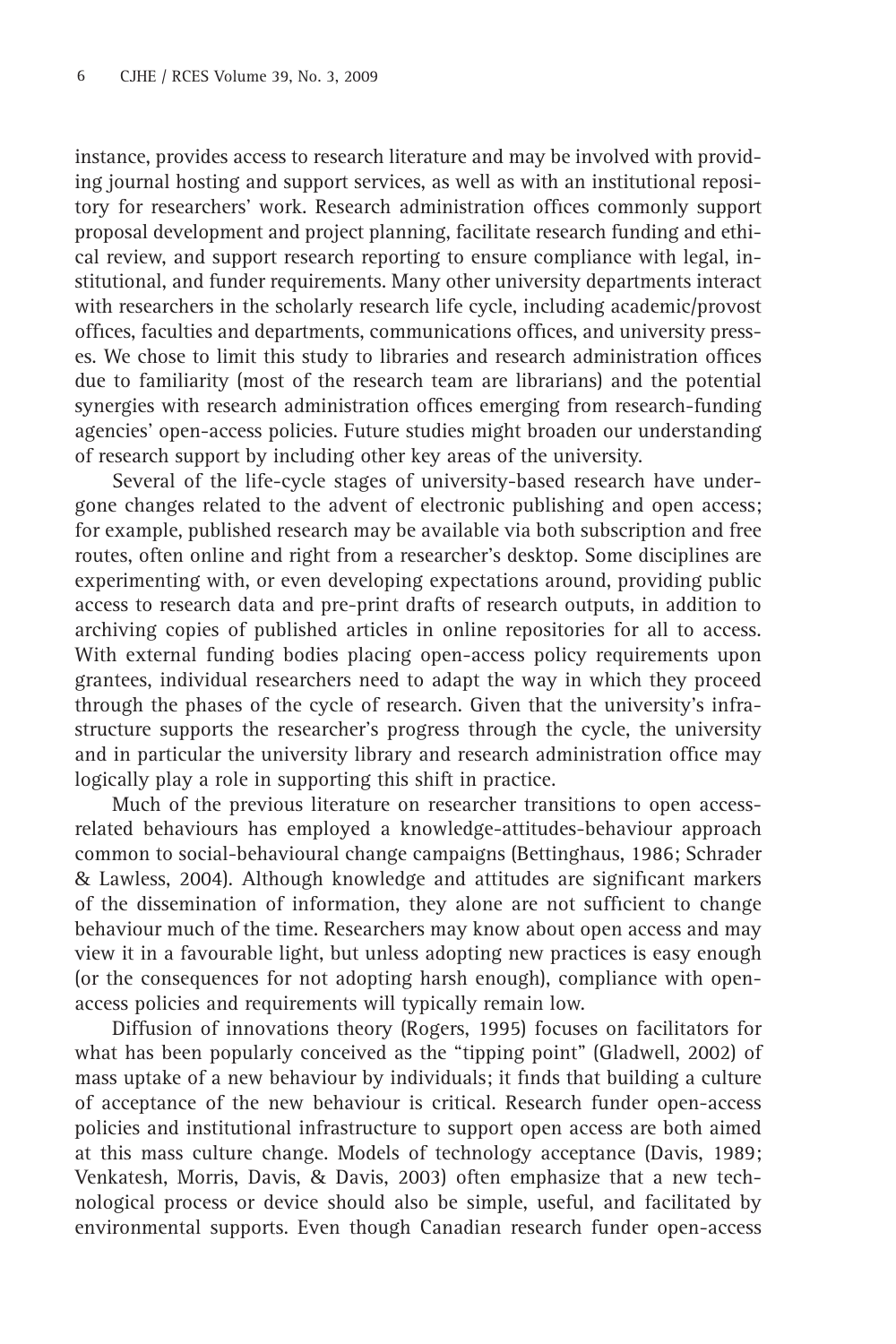requirement policies do not generally target the university as an institution, researchers' compliance with policies requiring them to adopt new technologyrelated processes can be greatly facilitated (or hindered) not only by attitudes and peer culture but also by how easy it is for them to comply with these obligations in their particular university setting. Thus, university infrastructure and supports for researcher open-access compliance can be a key enabling factor in the success of funder requirement policies.

#### **Research Questions**

 Are librarians and research administrators aware of the new obligations placed on their university's researchers? Do they feel that it is their job to be involved in some way, even though policies apply specifically to research investigators rather than institutions? Are libraries and research administration offices acting in ways that support researchers' compliance with open-access mandates and, if so, how? Are they working independently or co-operatively to address these issues? Are coordinated approaches being developed across campuses, or are the approaches still largely piecemeal? To what extent are emerging innovations and best practices in the area of open-access support for researchers being developed at Canadian universities?

Given that researchers are supported throughout the research-production life cycle by their university libraries and research administration offices, the objective of our study was to explore how the major research-supporting institutions at Canadian universities are supporting the research production cycle in an open-access era and, in particular, supporting researcher adherence to funders' open-access requirements.

#### **METHOD**

#### **Recruitment and Sample**

We assembled a list of the 27 Canadian universities whose libraries were members of the Canadian Association of Research Libraries**/**Association des bibliothèques de recherche du Canada (CARL/ABRC) and whose directors of research administration offices or vice-presidents of research were members of the Canadian Association of University Research Administrators (CAURA) in 2009. CAURA members were also present in all CARL/ABRC member universities. Library director contact information was obtained from the CARL/ABRC website, and information on research administration directors was obtained from university websites and with the help of the UBC Office of Research Services.

These library and research administration office directors each received a personalized invitation letter (individualized for the two groups) via email (in text and as a PDF attachment) on May 26, 2009; the invitations were sent in French to francophone institutions. No material incentive was offered for completion of the survey, and personal information was collected for confidential verification and demographic grouping of responses only.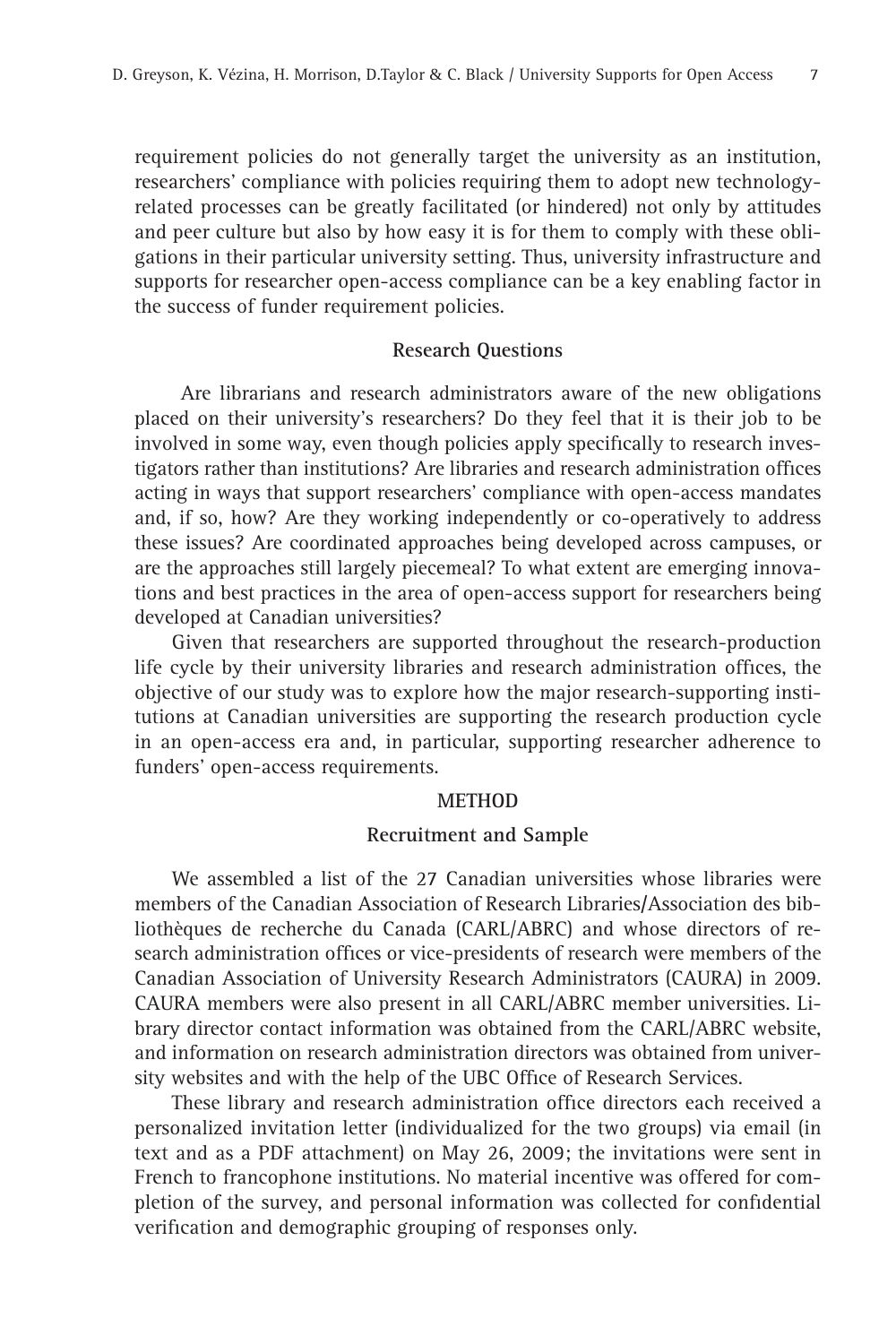Survey invitation letters provided a brief explanation of the study, the estimated amount of time for completion, ethical review board approval information for the study, and a link to the secure site at which participants could view the consent form and begin the online survey. The recipients of these letters were also encouraged to pass the invitation along to a colleague within their library or research administration office if that person was better suited to complete a survey about open access at their institution. Lists of the survey questions were sent out upon request.

Reminder emails (without attachments) were sent to non-respondents on June 11, 2009, and final reminder emails were sent to persistent non-respondents on June 17. Reminder emails included the specific date and time at which the survey would close, and each was worded slightly differently from the initial contact email.

## **Survey Questionnaire**

After assessing previous surveys for models and finding none on this topic that was addressed to university systems, our team created a survey tool. The questionnaire was drafted by developing research questions to address each of the six stages in our conceptual model's cycle of scholarly research. These were tailored into two 15-minute online surveys, one directed at those who work in research administration settings and the other at those working in university libraries, each available in both French and English. Questions focused on the points of intersection between the university libraries or research administration offices and the stages of scholarly research production, as well as among the major players in the cycle. Through these surveys, we aimed to document the knowledge, attitudes, and behaviours of the two groups, their offices, and their institutions; we also aimed to highlight barriers to open-access supports and any unique or creative responses to open-access policies, such as the 2007 CIHR *Policy on Access to Research Outputs*. Full questionnaires (English only) are included in the Appendix. The online survey tool was created and implemented using the open-source LimeSurvey software and hosted by Population Data BC (2009) on servers located in a secure server environment in Vancouver, B.C., in compliance with section 30.1 of the 1996 B.C. *Freedom of Information and Protection of Privacy Act*.

#### **Analysis**

The bulk of our survey was analyzed using SAS 9.1.3. We first examined descriptive statistics of our sample and subgroups and then tested for differences in response patterns across key groups of interest (e.g., research administrators vs. librarians, French vs. English). Due to the small number of respondents and the resulting small cell sizes, we used Fisher's exact test (Fisher, 1922) to test for statistically significant differences; this test is typically used in place of a chisquare test when one or more cells has an expected frequency of five or less.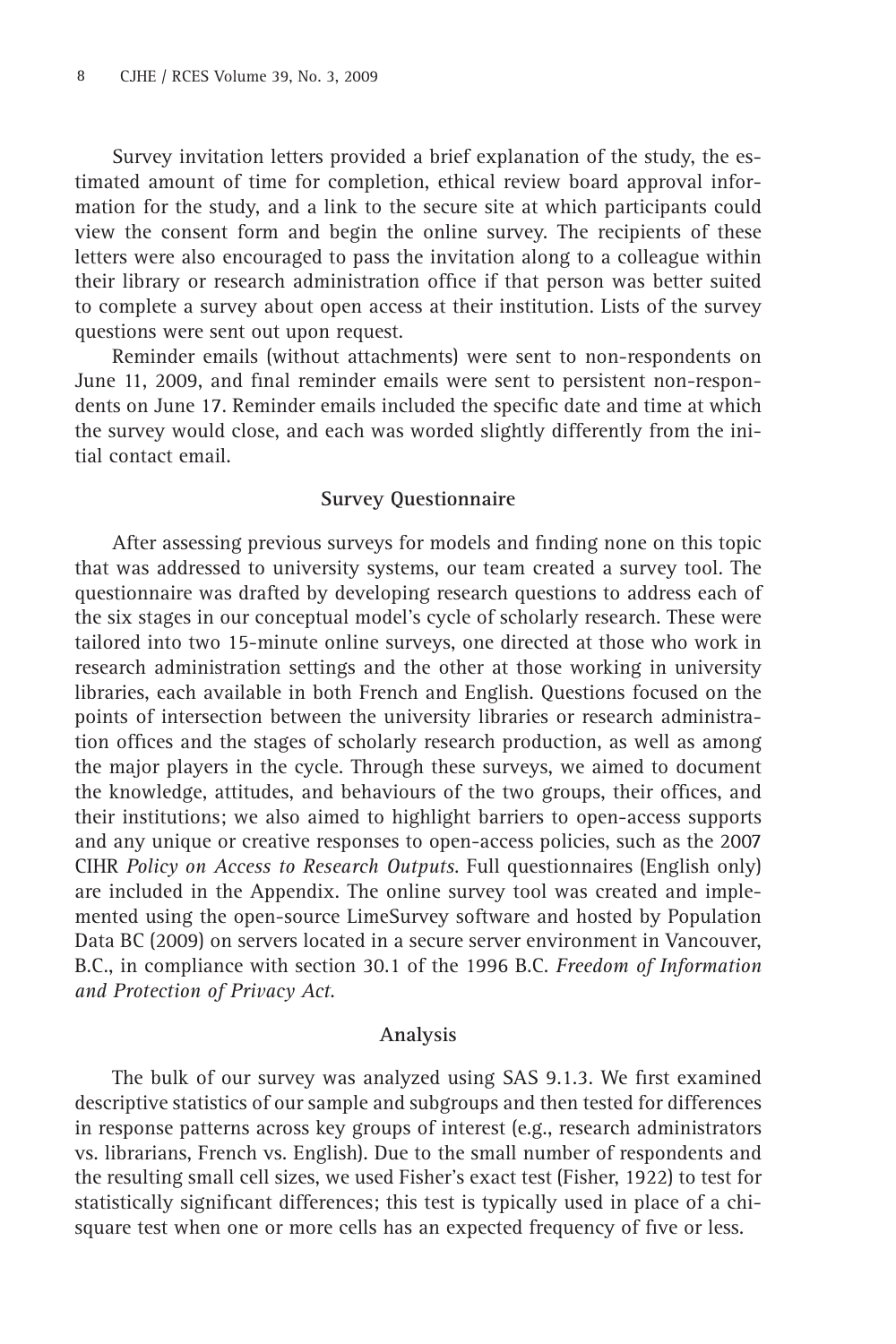A minority of the survey questions asked respondents to volunteer free text answers about their experiences, activities, and plans. These responses were examined qualitatively to identify consistent themes and interesting exceptions to the evident trends.

## **RESULTS**

#### **Response Rate**

Of the 54 individual contact letters sent to individuals at 27 universities, we received a total of 32 individual survey responses from 21 universities; 13 of those responses were from research administrators and 19 were from librarians, with two library responses originating from a single university. For a subset of 10 universities, we had responses from both a research administrator and a librarian. Our overall response rate was therefore 59% at the individual level and 78% at the institutional level. Response rates were higher for librarians  $(70\%)$ <sup>1</sup> than for research administrators (48%). Among francophone institutions, there was a 100% response rate at both the individual and the institutional levels. Among anglophone survey recipients, 52% of individuals and 74% of institutions responded. Among universities with medical schools, there was a 56% response rate, and among institutions without a medical school, it was 64%. Research administrator respondents were primarily directors of research administration offices, with one assistant director and one grants officer responding. Among library respondents, nearly half were library directors, with most other respondents falling into the category of assistant university librarian or head of collections, and a small number recording specialized jobs such as scholarly communications specialist and e-resources librarian.

#### **Awareness**

All respondents indicated they had some familiarity with the term "open access" (see Glossary), with a majority of all respondents (66%) indicating they had "a clear idea of what it means" (Figure 2). However, research administrators and librarians reported differing levels of familiarity with the term, with research administrators indicating they had a less complete understanding than their librarian counterparts. More specifically, 38% of research administrator respondents indicated they had "a clear idea" of what the term means, 46% indicated they had "some idea" of what it means, and 15% had "heard of it but don't know what it means." None of the research administrator respondents selfidentified as experts in open access. In contrast, of the librarian respondents, fully 11% self-identified as "an expert in open access," 84% indicated they had "a clear idea" of what the term means, and 5% indicated they had "some idea" of what the term means. These responses were found to be significantly different (p≤0.005) using Fisher's exact test. When asked to volunteer the source from which they first learned about open access, research administrators responded primarily by naming various funding bodies, whereas librarians cited scholarly communications and research library organizations and conferences.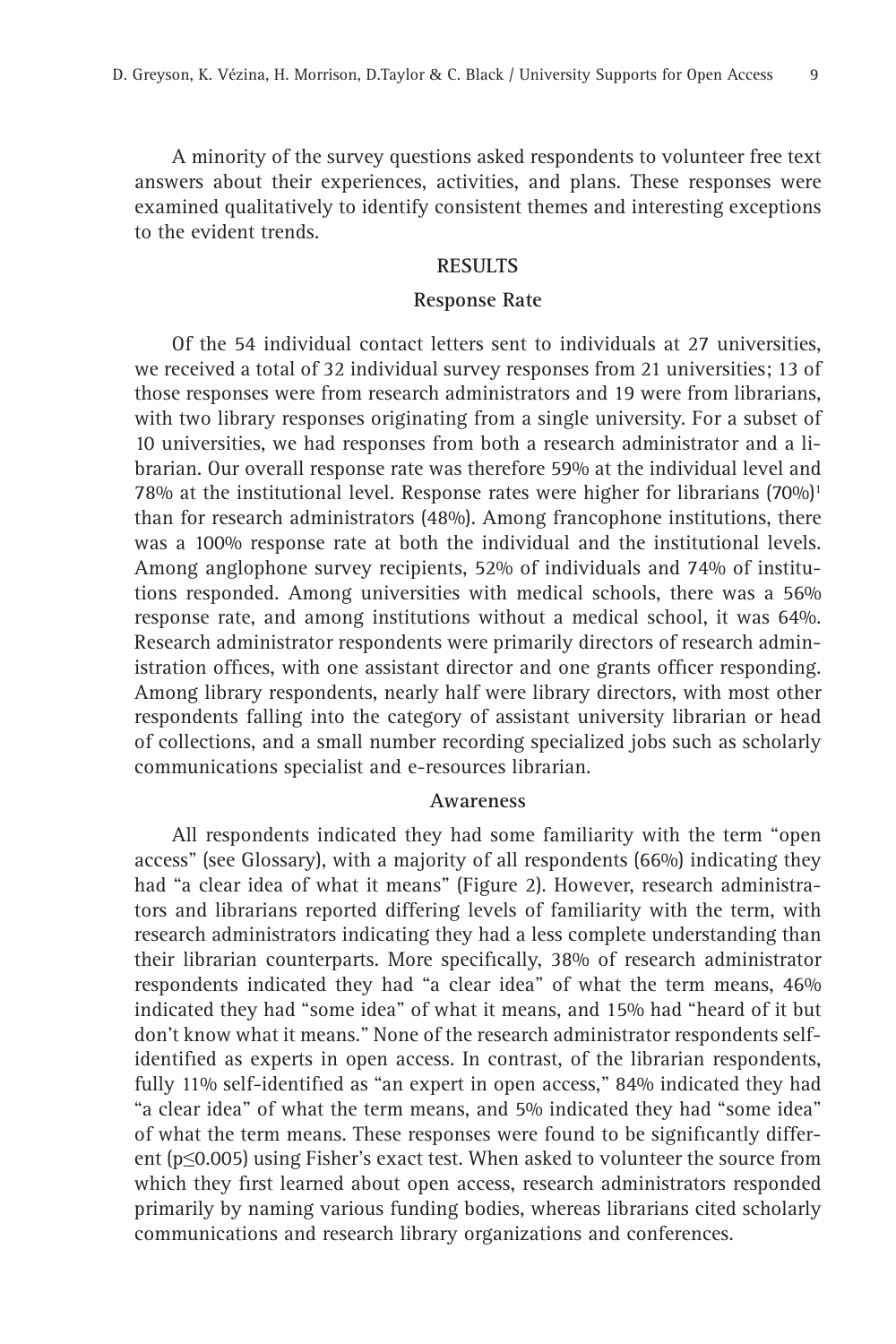As for knowledge of funding bodies that require or encourage grantees to make their research open access, 100% of librarian respondents and 77% of research administrator respondents indicated they were aware of such funding bodies. The Canadian Institutes of Health Research was most commonly cited by respondents, followed by the U.S. National Institutes of Health. Fourteen specific research funders were identified in total.



*Figure 2*. Familiarity Pie Chart

# **Perceived Mandate for Promoting Open Access**

Among library respondents, there was very high support for the following specific responsibilities as falling within the mandate of their office (Table 1): educate researchers about open access (95%); help researchers self-archive their work (84%); educate researchers about open access policies of funding bodies (79%); and use open access to promote research conducted at their universities (74%). Support was lower for "make sure that researchers comply with funder open access policies" (32%) and "help researchers pay for open access publication fees" (37%).

In contrast, only a single item received support from a majority of research administrators: educating researchers about open access policies of funding bodies (62%). Just 38% of research administrators indicated they have a mandate to make sure researchers have complied with open-access policies, and 31% saw it as their mandate to educate researchers about open access in general. Helping researchers to pay for open-access publication fees, helping researchers to self-archive their work so it is openly accessible, or using open access to promote research conducted at the university were each indicated as mandates by 23% of research administrator respondents. Fully 15% of these respondents felt that none of the responsibilities on the list fell within their mandate. Responses from research administrators and librarians were statistically different in three of the six areas: educating researchers about open access in general, helping researchers self-archive their work, and using open access to promote the university's research.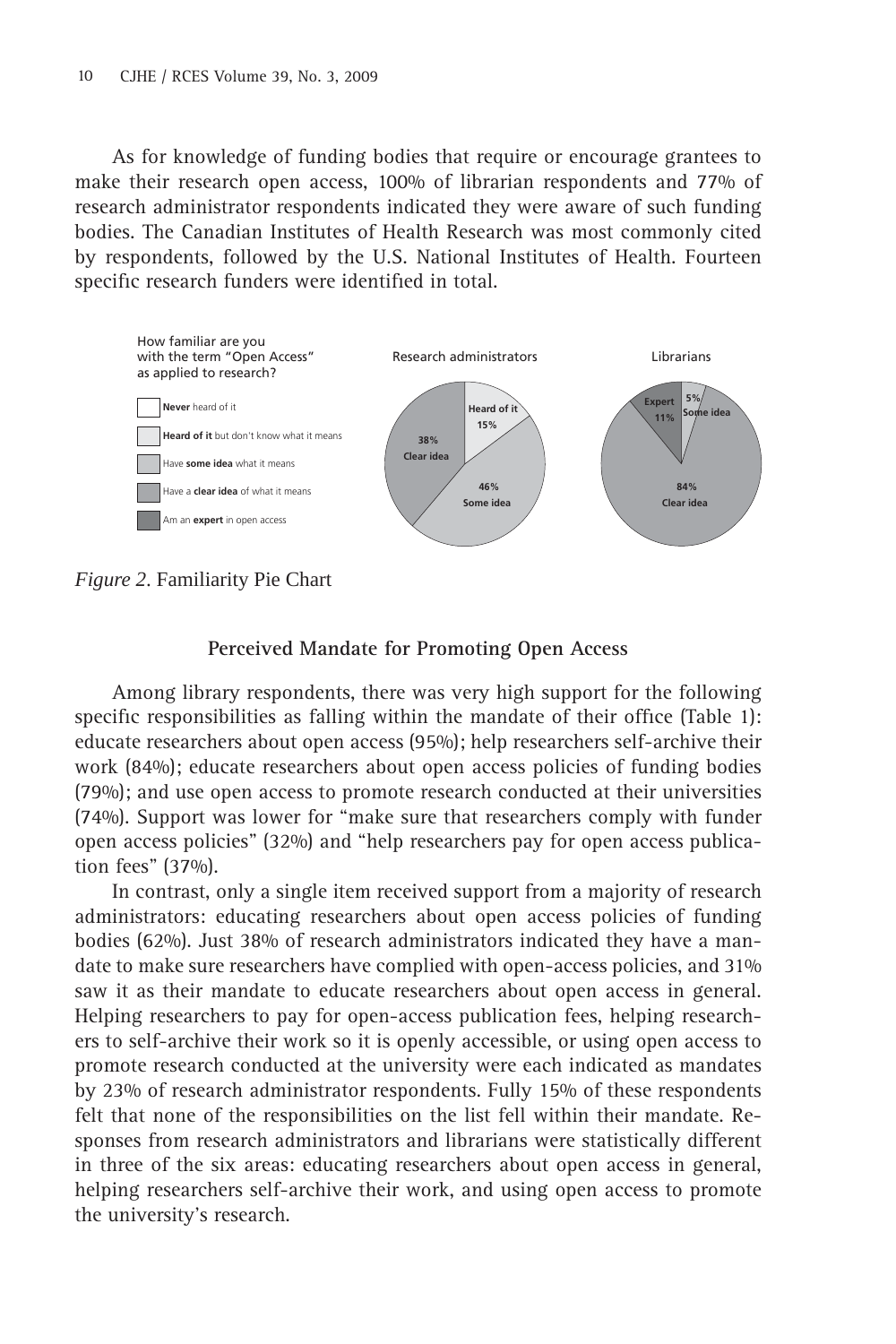#### **Activities to Support Open Access**

Of the library respondents, 63% indicated they were providing education in the form of printed materials (e.g., brochures, posters, leaflets) about open access; 58% indicated they were providing public lectures, information sessions, or seminars; and 26% indicated they were providing lectures or seminars for specific departments or programs. Further, 47% indicated they have carried out open-access activities in response to funder open-access requirements, while 42% indicated they have developed Web pages about open access. Finally, 74% indicated they plan to carry out open-access education activities in the next two years (Table 1).

Reported activities were much lower for research administrator respondents. Of these respondents, 15% reported they had Web pages about open access, and 15% indicated they had carried out activities in response to funder open-access mandates. Questions about other open-access education activities (general or department-specific public lectures, printed materials) received just one response (8%) in each of the categories, while 31% of the respondents indicated they plan to carry out open-access activities within the next two years. Responses from research administrators and librarians were statistically different in three of the six areas: providing public lectures, information sessions, or seminars; providing printed materials about open access; and plans to carry out open access-related activities within two years.

#### **Support and/or Infrastructure for Open Access**

Overall, 91% of respondents indicated their university has an institutional repository (IR), with 95% of institutions reporting they have an IR. Two sets of paired responses had one individual at the university reporting they had an IR, and the other respondent answering in the negative. According to 38% of research administrator respondents and 58% of librarian respondents, their university had either a designated individual or committee responsible for openaccess issues. Overall, 16% of respondents indicated that formal open-access policies exist at either the department or university level (Table 1). Responses from research administrators and librarians were not significantly different within this set of items.

When research administrators were asked if they conduct checks for compliance with funder open-access requirements at the end of a grant, 8% indicated they undertake such a process.

Librarians were asked two specific questions relating to infrastructure for open access. According to 100% of these respondents, their library or university has open-access resources in the library catalogue or other "finding aid," while 84% indicated their library (or university) has open-access resources in the link resolver Knowledgebase.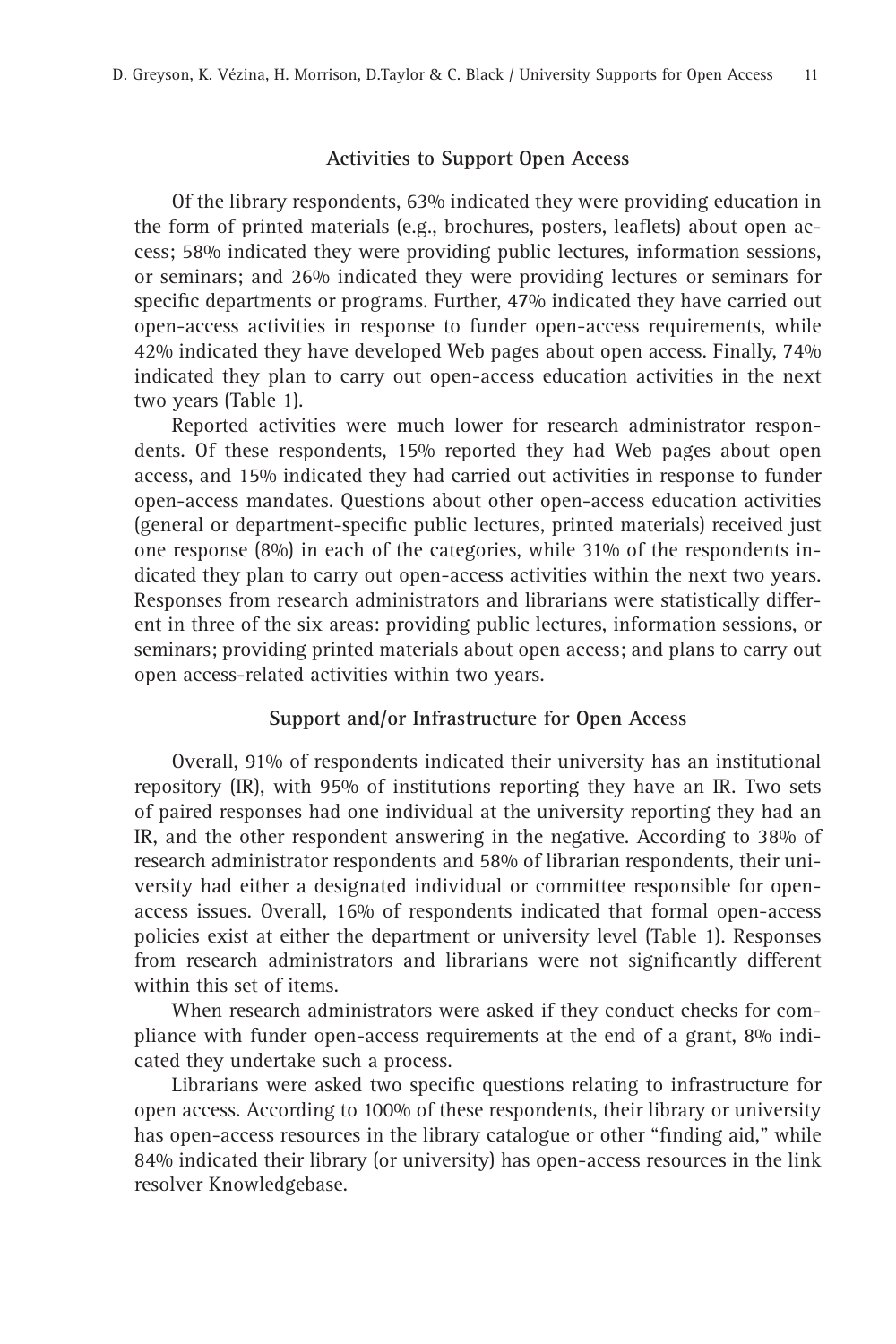#### **Results from Subsets of Respondents**

#### *Sensitivity Testing*

A parallel set of analyses on the subset of 20 responses from the 10 universities for which we had a response from both research administrators and librarians was conducted. Among this subset, we found response patterns similar to those presented; however, results were less likely to be significant, as they were related to small numbers.

#### *Respondents With and Without a Medical School*

We were interested in understanding whether universities with medical schools might have higher levels of awareness and be more aware of open access, in response to the CIHR policy. Accordingly, a parallel approach to that described above was used to test for differences. No differences were found in testing responses from individuals working at universities with and without a medical school.

### *French vs. English Respondents*

We were also interested in determining if there were differences in awareness, activities, perceived mandate, and support or infrastructure across French and English respondents. No differences were found in testing responses from individuals working at francophone versus anglophone institutions.

## **Responses, Plans, and Barriers**

Survey respondents were asked a brief series of open-ended questions about their specific responses to funder open-access requirements, plans for future activities related to open access, and barriers to open access they perceived to exist at their universities. With regard to funder policy response, librarians mentioned several educational activities aimed at raising awareness about funder open-access policies, as well as other open-access issues. Research administrators, on the other hand, mentioned developing infrastructure to remind researchers of their obligations and to support open-access archiving. Both groups articulated responses that could be classified as relationship-building responses, largely between the research administration offices and libraries but sometimes also involving other parties, such as faculty and grant managers.

Reported plans for the coming two years were many and varied, with research administrator respondents heavily emphasizing educational activities for researchers. Librarian respondents volunteered numerous plans, including educational offerings for faculty and graduate students, starting or expanding publishing and digitization programs, and creating or enhancing infrastructure to support open access (such as an institutional repository, funds to help pay author publishing fees, and new positions and task forces to support open access at the university). Relationships emerged again as a theme in these responses, with librarians planning to work with research administration offices and faculty senates in some institutions.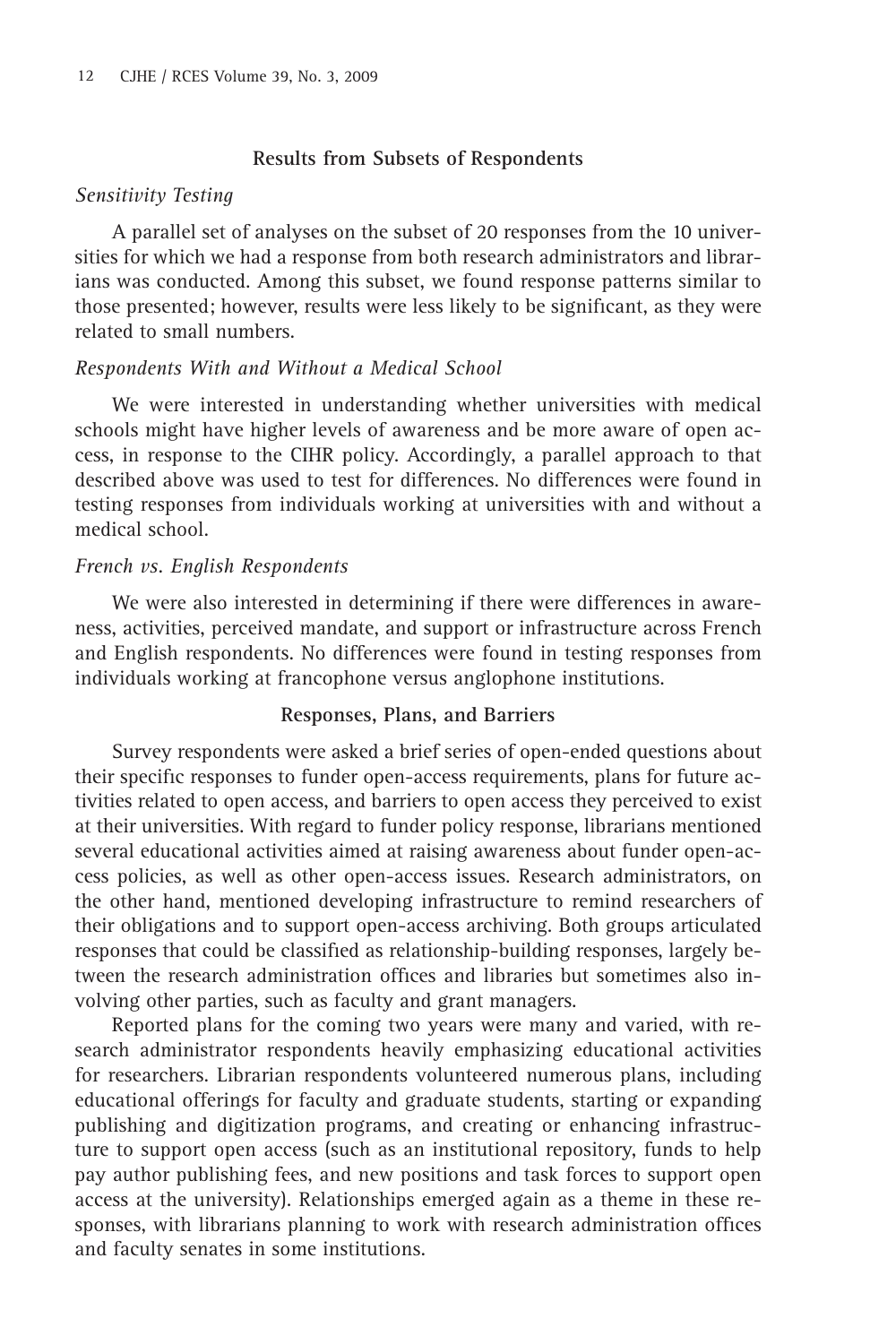## **Table 1**

## Overall and Research Administrator- and Librarian-specific Responses to Sur*vey Questions about OA Awareness, Mandate, Activities, and Infrastructure*

|                                                                                     | <b>Overall</b><br>results<br>$n=32$ | Research administrator- and<br>librarian-specific responses<br>(0/0) |                 |                               |
|-------------------------------------------------------------------------------------|-------------------------------------|----------------------------------------------------------------------|-----------------|-------------------------------|
|                                                                                     |                                     | Res Adm<br>$n = 13$                                                  | Lib<br>$n = 19$ | Test for<br>diff <sup>1</sup> |
| <b>AWARENESS OF OA</b>                                                              |                                     |                                                                      |                 |                               |
| Funding bodies that mandate or encourage grantees to<br>make their research OA      | 91                                  | 77                                                                   | 100             | NS.                           |
| PERCEIVED MANDATE FOR OA                                                            |                                     |                                                                      |                 |                               |
| Educate researchers about OA in general                                             | 69                                  | 31                                                                   | 95              | p<0.05                        |
| Educate researchers about OA policies of funding<br>bodies                          | 72                                  | 62                                                                   | 79              | <b>NS</b>                     |
| Help researchers pay for OA publication fees                                        | 31                                  | 23                                                                   | 37              | NS.                           |
| Help researchers self-archive their work                                            | 59                                  | 23                                                                   | 84              | p<0.05                        |
| Make sure researchers comply with funder OA policies                                | 34                                  | 38                                                                   | 32              | <b>NS</b>                     |
| Use OA to promote research conducted at your uni-<br>versity                        | 53                                  | 23                                                                   | 74              | p<0.05                        |
| None of the above are within mandate                                                | 6                                   | 15                                                                   | $\overline{0}$  | <b>NS</b>                     |
| <b>ACTIVITIES TO SUPPORT OA</b>                                                     |                                     |                                                                      |                 |                               |
| Public lectures, information sessions, or seminars                                  | 38                                  | 8                                                                    | 58              | p<0.05                        |
| Lectures, information sessions, or seminars for specific<br>departments or programs | 19                                  | 8                                                                    | 26              | <b>NS</b>                     |
| Printed materials (e.g., brochures, posters, leaflets)<br>about OA                  | 41                                  | 8                                                                    | 63              | p<0.05                        |
| Webpage(s) about OA                                                                 | 31                                  | 15                                                                   | 42              | NS.                           |
| Other                                                                               | 16                                  | $\Omega$                                                             | 26              | NS.                           |
| Have carried out OA activities in response to funder<br><b>0A</b> policies          | 34                                  | 15                                                                   | 47              | NS.                           |
| Plan to carry out OA education activities within 2<br>years                         | 56                                  | 31                                                                   | 74              | p<0.05                        |
| SUPPORT AND/OR INFRASTRUCTURE FOR OA                                                |                                     |                                                                      |                 |                               |
| Formal policy supporting OA                                                         | 16                                  | 15                                                                   | 16              | NS.                           |
| Designated individual responsible for OA                                            | 50                                  | 38                                                                   | 58              | NS.                           |
| Committee or working group on OA                                                    | 50                                  | 38                                                                   | 58              | NS.                           |
| Institutional repository                                                            | 91                                  | 92                                                                   | 89              | <b>NS</b>                     |
| Checks for end-of-grant compliance with funder OA<br>requirements                   | $n/a^2$                             | 8                                                                    |                 | $n/a^2$                       |
| OA resources in catalogue or other finding aid                                      | n/a <sup>3</sup>                    |                                                                      | 100             | $n/a^3$                       |
| 0A resources in link resolver                                                       | $n/a^3$                             |                                                                      | 84              | $n/a^3$                       |

# Notes<br>1. St

- Statistical tests for difference were conducted using Fisher's exact test, with results reported as not significant (NS) or p<0.05.
- 2. This question was directed to research administrators only.
- 3. These questions were directed to librarians only.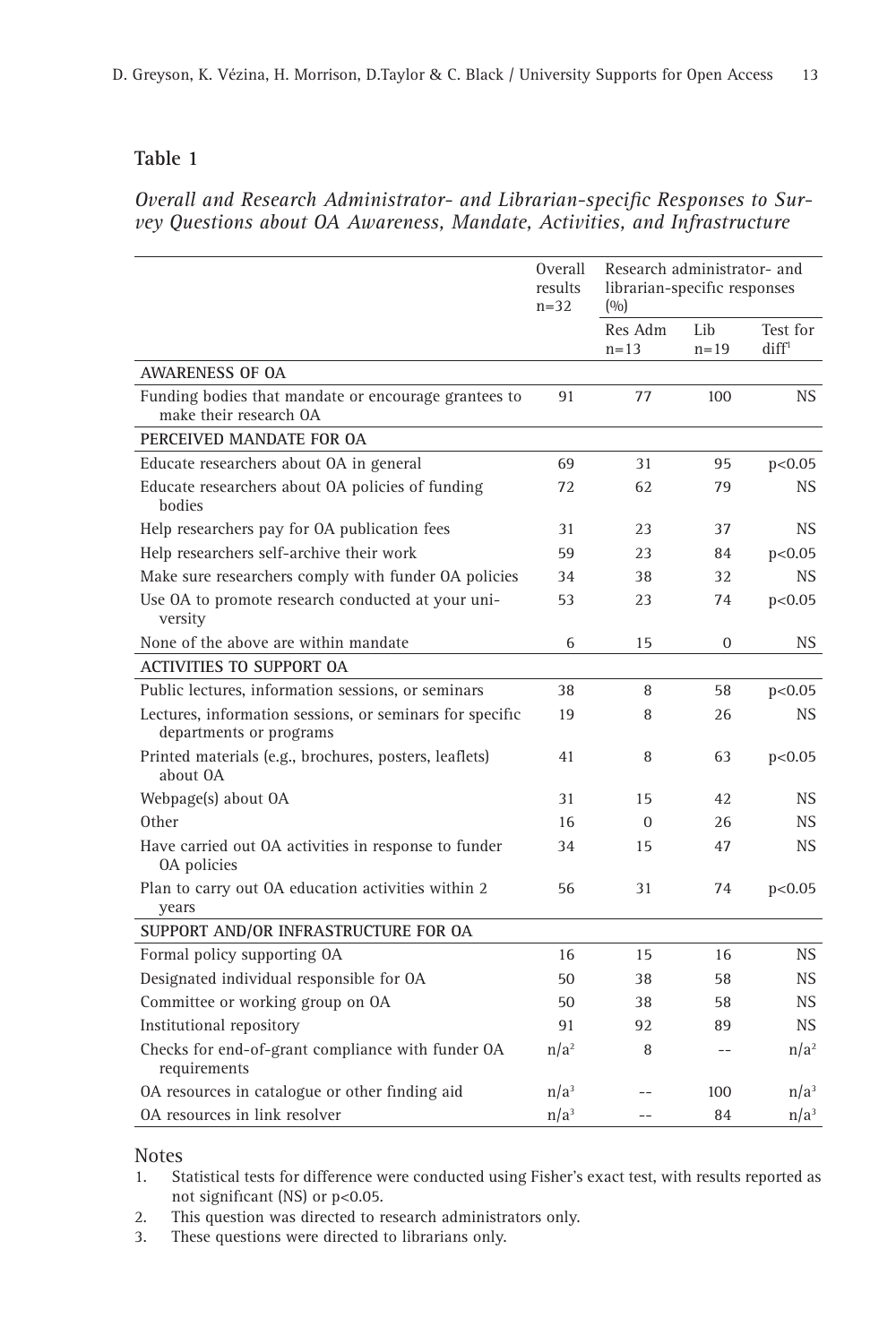The barriers identified by research administrators and librarians were quite similar. The barriers commonly articulated fell into the categories of costs related to open access (e.g., journal business concerns about converting to open access, author publication fees, and lack of staff to carry out open-access educational activities), lack of faculty awareness about open access, perceptions about the value of open access (e.g., tenure and promotion committees' reliance on metrics that do not favour new publishing models or value open access), and misconceptions about the credibility of open access (e.g., open access is incompatible with peer review).

#### **DISCUSSION**

Our study has contributed a baseline assessment of the status of institutional support for open access through libraries and research administration offices across major Canadian universities. As such, it may form the basis of comparison for future surveys of the same type, studies that attempt, for example, to link open-access author practices with their institutional supports, to investigate supports for open access through other university departments or organizations such as funding agencies, or to compare institutional support for open access across jurisdictions. The focus on the university and associated infrastructure as a determinant and an enabler of researcher behaviour, rather than on the researchers alone, is new, as is our conceptual model that identifies the university library and research administration office as primary university supports for the transition to open-access research throughout the researchproduction life cycle. The collaborative, interprovincial, and interdisciplinary research team that came together over this project created a bilingual, pan-Canadian survey, which enjoyed a good response rate and allowed us to collect a "snapshot" of open-access supports in Canadian universities.

#### **Study Limitations**

Because the study response rate was not fully 100%, subtle response bias may be present. No attempt was made to control for social desirability response bias, as recommended by Van de Mortel (2008), which may have resulted in over-reporting of awareness about open access. We estimate that this is more likely to have positively represented open access and university activities related to supporting researchers in complying with funder open-access requirements, since individuals who are less familiar with open access may have been less likely to respond to a survey on the topic. Thus, our survey results may overestimate the degree of understanding, knowledge, and activity among Canadian universities as a whole. Given that respondents were those considered most qualified to speak to open-access activities at their respective research administration offices and university libraries, they should not be considered representative of all librarians or research administrators. Further, as our survey was conducted with major research universities, results may not reflect the situation among smaller universities in Canada.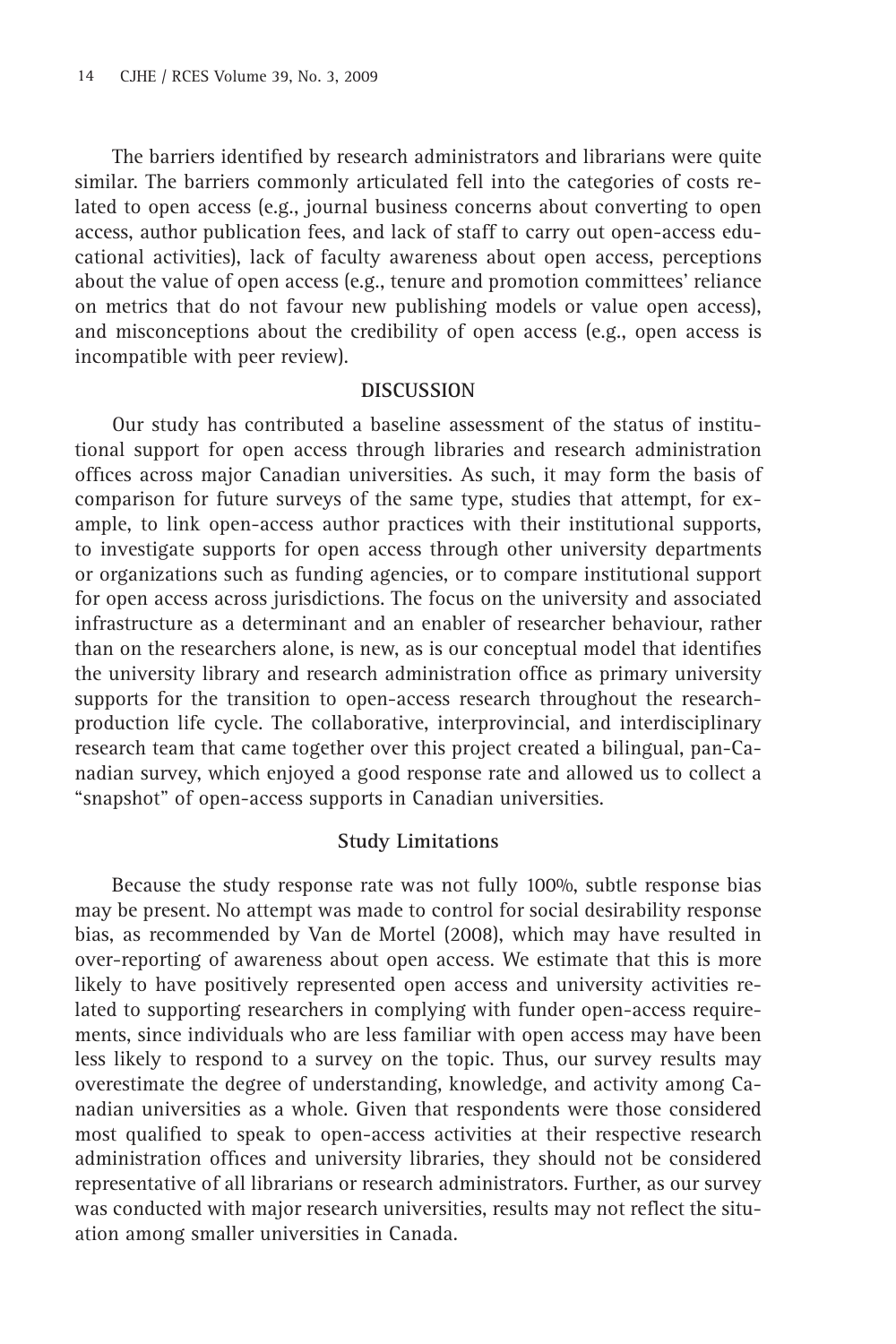By virtue of the investigative medium we chose  $-$  the online survey  $-$  we were necessarily restricted not only in the number of questions but also the depths to which we could explore. As well, it is possible that by focusing on university libraries and university research administrators, we missed key players in institutional responses to funder open-access policies, such as provosts, deans, or discipline-specific research administration supports.

#### **Awareness**

A high basic degree of awareness about open access and about funding agency open-access policies was reported by both research administrator and library respondents. Library respondents reported significantly higher levels of expertise, with the vast majority having a clear understanding of open access, and two self-reporting as experts, compared to fewer than half of the research administrator respondents reporting a clear understanding of open access. This significant difference in expertise likely reflects the different contexts within which the library and research offices work. For the library, scholarly communication is a central activity, and one that has received considerable attention in recent decades due to the serials crisis. For the research office, the function of disseminating research, while essential, has until recently been fulfilled adequately by traditional scholarly publishing.

Until funding agencies began to develop open-access policies, there was no compelling reason for research administration offices to focus on open access or scholarly communication. CIHR (among other Canadian funding agencies) now has an open-access mandate policy, which will impact increasing numbers of health researchers as grants awarded after the access policy's 2008 start date are completed and results published. More Canadian funding agencies, such as SSHRC (Social Sciences and Humanities Research Council) and NSERC (Natural Sciences and Engineering Research Council), are anticipated to follow suit, with similar open-access policies of their own. As the percentage of university-conducted research that is impacted by open-access requirements grows over the coming years, open-access expertise among research administration offices may grow as well. Alternatively, it may turn out that basic awareness is sufficient for many research administration offices, with the knowledge that in-depth questions can be referred to the library.

#### **Mandate**

That the library and the research administration offices appear to have different, and perhaps complementary, perceptions of their mandate with respect to open access may be fitting. It is possible that libraries have more diffuse mandates, in general, than research administration offices. In our survey, library respondents were much more likely to identify responsibilities as within their mandate compared to their research administration colleagues. Librarians nearly all considered it a library mandate to educate researchers about open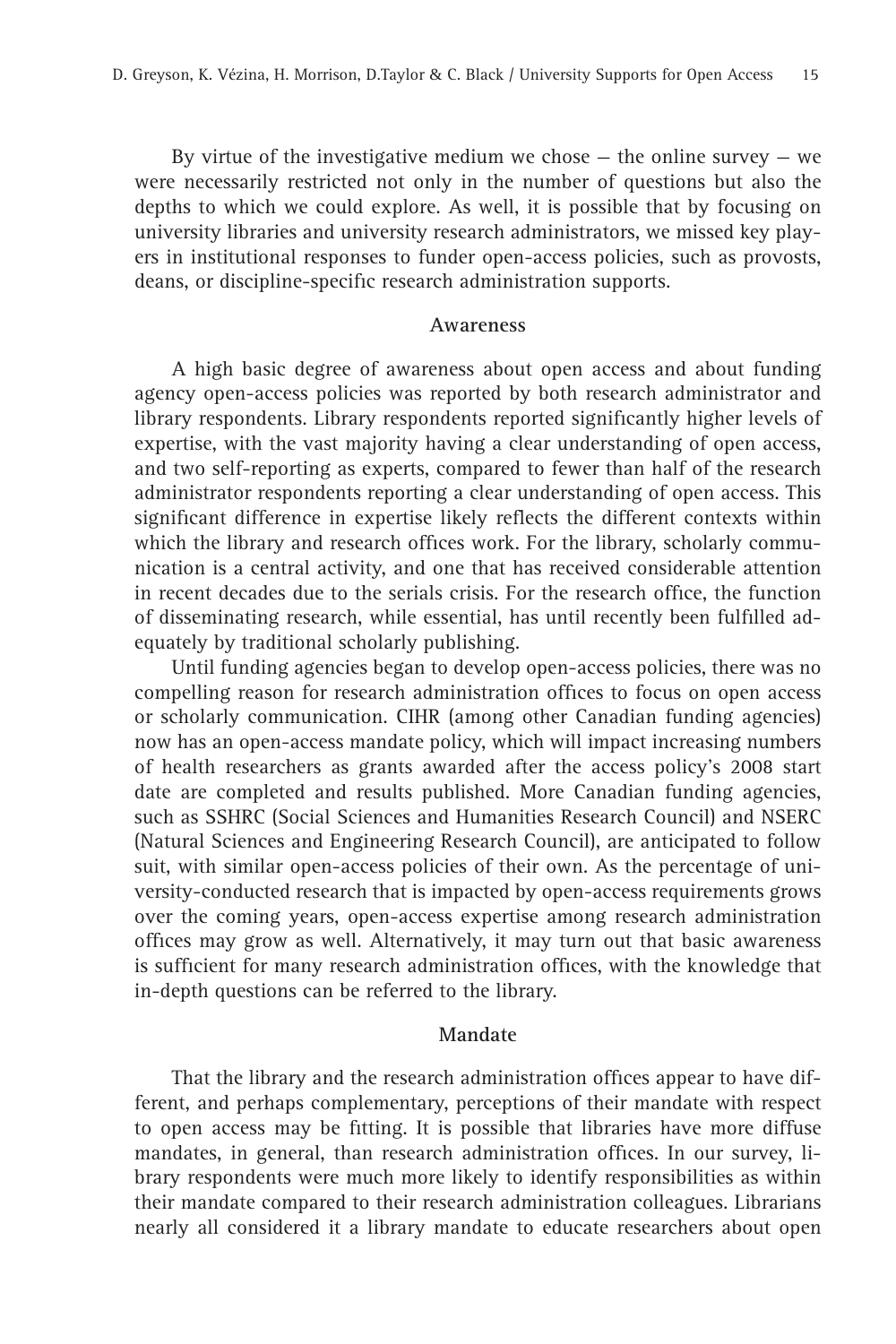access, and a solid majority saw the library as having a mandate to carry out several other open access-related activities in support of research. In contrast, educating researchers about open-access policies of funding bodies was the only item to receive support from a majority of research administrators. Notably, a higher proportion of library respondents than research administrators felt this responsibility fell within their mandate. However, a greater proportion (albeit still a minority) of research administrators than librarians felt it was within their mandate to ensure research compliance with open-access policies.

As awareness about open access grows, synergies between libraries and research administration offices may become apparent at many a university. For example, both groups responded with a strong affirmative regarding a mandate to educate researchers about open-access funder policies. As these educational programs grow and become more refined, it is possible that collaborative programming will emerge as more efficient than duplicating offerings. Alternatively, the library and research administration offices may be able to reach different audiences within the university and thus could decide to take a coordinated approach to educate multiple audiences with a unified message.

Although the number of departments volunteering to assume a role in paying open-access publication charges is — not surprisingly — low, another possible synergy could develop out of the combination of research administration expertise to help researchers take full advantage of any funds for this purpose that may be available under research grants. Moreover, some funding contributed by either the research administration office or the library, or both, may go a long way toward providing support for researchers who wish to take advantage of publishing in open-access journals that charge publication fees (to date, a minority of open-access journals).

#### **Activities**

Open access-related activities reported by libraries and research administration offices differed considerably. The majority of libraries are involved in a variety of educational activities, from public lectures and seminars to department-specific lectures to printed materials and websites. Although some research administration offices are involved in similar activities, the percentage is much lower, which is in accordance with the differences in mandate discussed in the previous section. The difference here may well reflect the different focus of the library and the research office, with libraries tending to see education about scholarly communication as a natural extension of their role and a good fit with their liaison and information literacy activities, while research administration offices may naturally and understandably tend to focus on activities relating to helping researchers secure grant funding. Both library and research administration office respondents indicated a higher level of activity to come, which seems logical given the growth in open access globally and in Canada. Social desirability bias or optimism of the respondent that may not be borne out by the institution as a whole cannot be ruled out, however, and an indication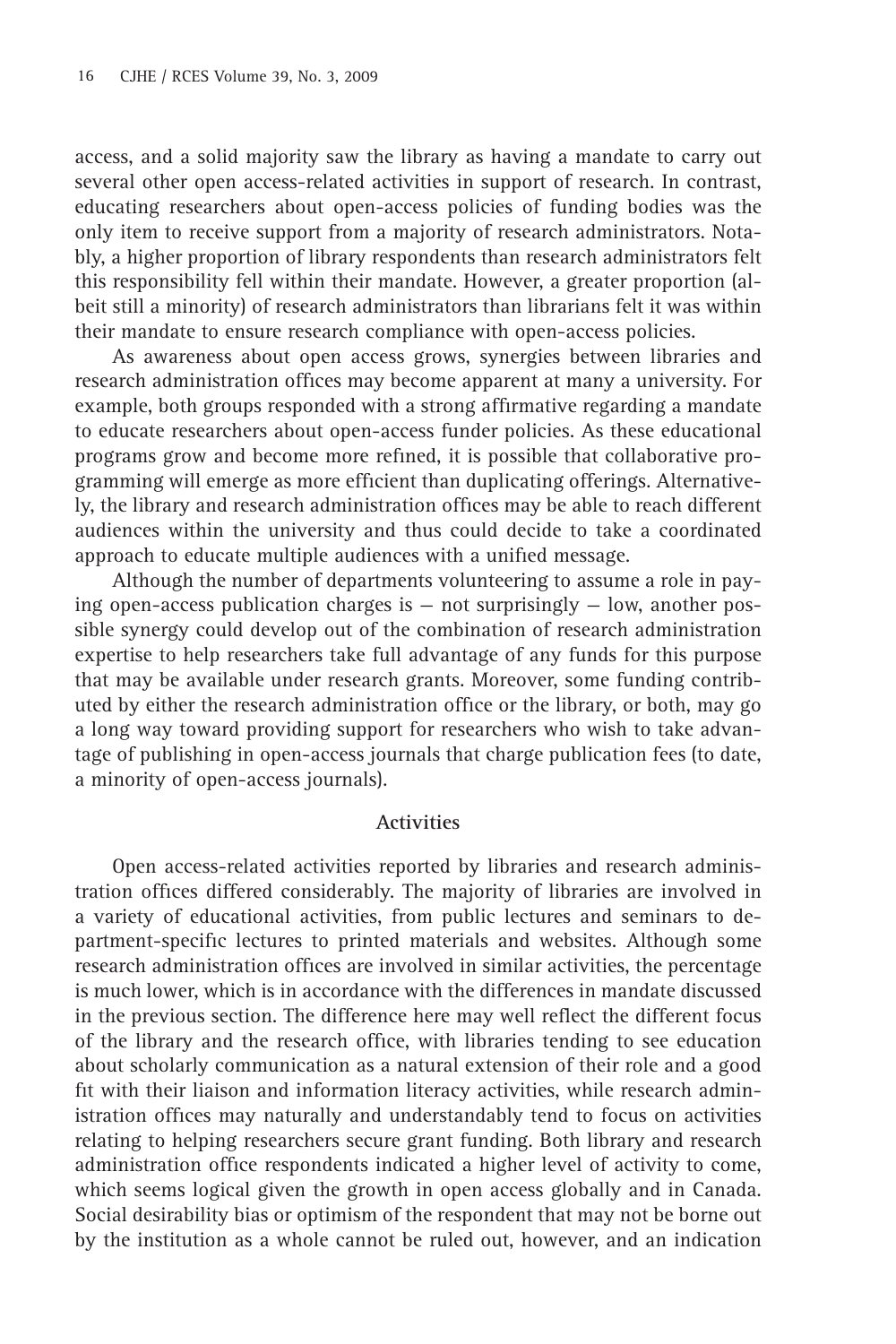of additional activities in the works would be fertile ground for follow-up communications to see what is actually in place two years down the line.

## **Support and/or Infrastructure for Open Access**

Nearly all of the responding institutions reported having an institutional repository, a significant infrastructure that is required to support self-archiving. It further appears that the majority of institutions have a designated individual or committee with responsibilities relating to open access. Library respondents indicated a high degree of integration of open-access resources into systems that provide access to materials. In contrast, rates of monitoring compliance with research funding agency open-access policies were very low. This is an area that may change in the future, as more funders implement open-access policies and particularly if funders implement forceful end-of-grant compliance checks. In such a scenario, infrastructure to support internal university monitoring of researcher compliance might become more desirable.

## **Response, Plans, and Barriers**

Research administrators, in keeping with their focus on granting agencies, appear to be starting to implement supports for researcher compliance with funder open-access policies. In what may be a complementary set of activities, libraries have been attempting educational outreach to faculty about these new funder policies. Both groups of respondents plan to carry out more educational activities in the future, but libraries intend to maintain their diffuse approach to open access and work on multiple areas of infrastructure and support as well. The general emphasis on relationship building between the two groups and sometimes beyond is promising. At times, this relationship may act to merely appraise each other of existing activities, plans, and available resources, while in other cases, there appears to be the beginning of more robust collaboration. Given that the barriers to open access identified by librarians and research administrators were virtually identical, some common elements of common understanding and goals are present, which bodes well for future co-operation.

#### **CONCLUSION**

Together, Canada's research university libraries and research offices appear to have a high degree of awareness of open access and the open-access policies of research-funding agencies. However, there are differences in how libraries and research administration offices perceive their mandates with respect to open access. Libraries are more likely to see themselves being involved with overall education and promotion about open access. Although research administration offices often also see education about open access as their role, they are much more likely to focus specifically on the open-access policies of funding agencies. Educational activities related to open access are present at a majority of Canadian universities, and plans are underway for expansion of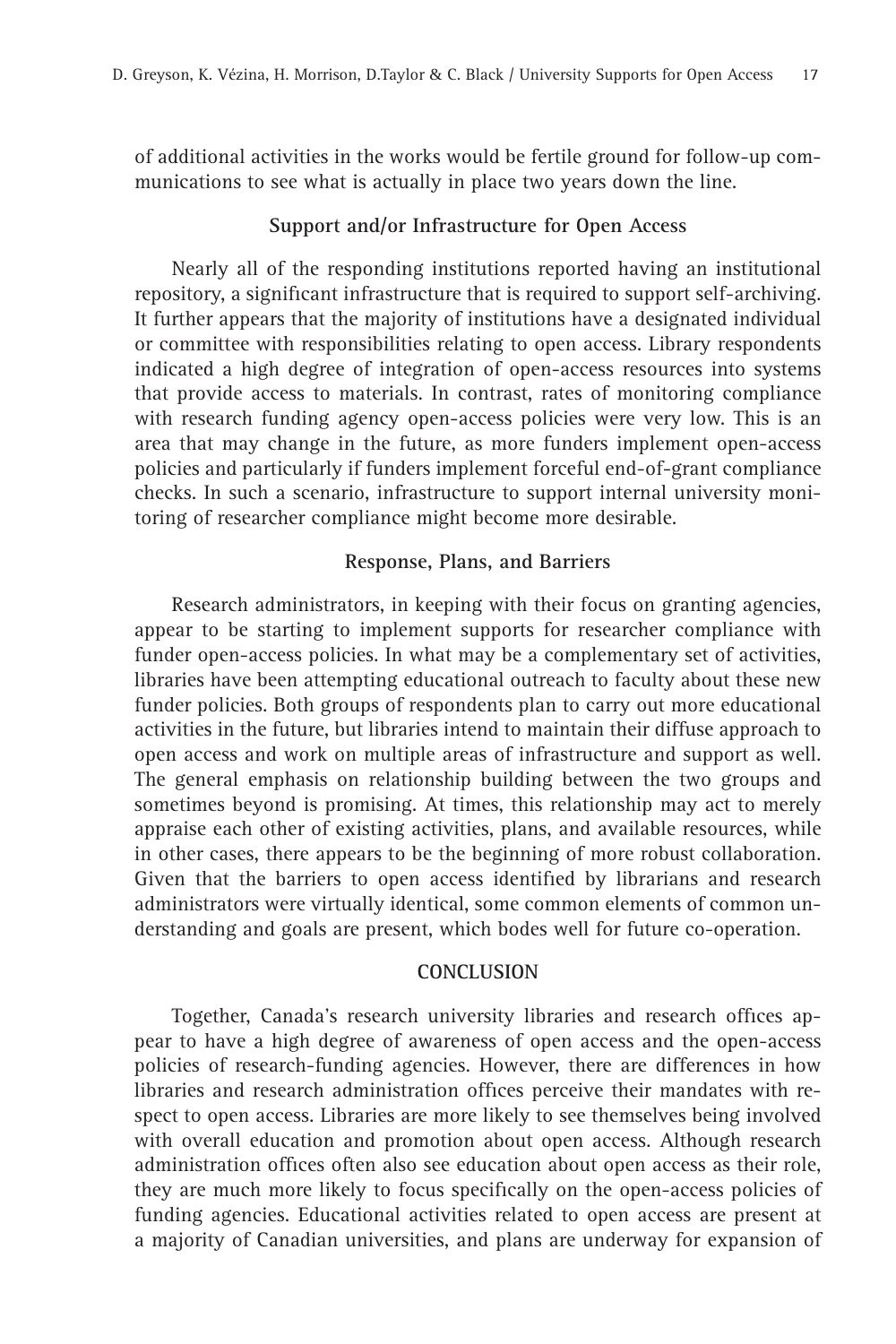such activities in the coming two years. Very few Canadian universities appear to see checking for compliance with research funders' agency policies as falling within their mandate. A minority of university libraries and research administration offices are willing to consider support for paying open-access publication charges. Canada's major universities already have infrastructure in place that can be used to support open-access mandate policies, with most having an institutional repository and a majority having a designated individual or committee in charge of open access and/or scholarly communication. However, the extent to which such infrastructure is actively being used to support archiving of faculty research in support of open-access policies is not clear.

Canadian national funder open-access policies have been targeted at either the individual researcher level (the CIHR policy) or the journal level (the SSHRC model), and Canadian universities are beginning to respond to these policies as well. This institutional response is necessary for mass compliance with policies that require open access to research outputs. The CIHR policy has caused a shift in awareness in the Canadian research and research-funding environment that provides an impetus for changes to the way universities support researchers through the cycle of scholarly research. Today's landscape is rich with opportunities for universities to be entering the world of open access and reaping its benefits  $-$  by creating platforms and structures that support the movement of their own researchers' scholarly products out into the world in a significant way. Maximizing these opportunities, however, requires research administration offices and university libraries to work together more synergistically than they have done traditionally. Fortunately, this work appears already to have begun.  $\triangleq$ 

## **REFERENCES**

Austin, A. C., Heffernan, M. E., & David, N. (2008). *Academic authorship, publishing agreements and open access: Survey results*. Retrieved from http:// eprints.qut.edu.au/archive/00013623/

Bailey, C. W., Jr., Coombs, K., Emery, J., Mitchell, A., Morris, C., Simons, S., et al. (2006). *Institutional repositories* (ARL SPEC Kit 292). Washington, DC: Association of Research Libraries. Retrieved from http://www.arl.org/bm~doc/ spec292web.pdf

Bettinghaus, E. P. (1986). Health promotion and the knowledge-attitudebehavior continuum. *Preventive Medicine*, 15(5), 475–491 [doi: 10.1016/0091- 7435(86)90025-3].

Canadian Institutes of Health Research. (2007). *Policy on access to research outputs*. Retrieved from http://www.cihr-irsc.gc.ca/e/34846.html

Committee on International Scholarly Communication, Japan Association of National University Libraries, & National Institute of Informatics*.* (2006, March). *Survey report on research activities and open access.* Retrieved from http://www.nii.ac.jp/sparc/publications/survey/pdf/oa\_report\_en.pdf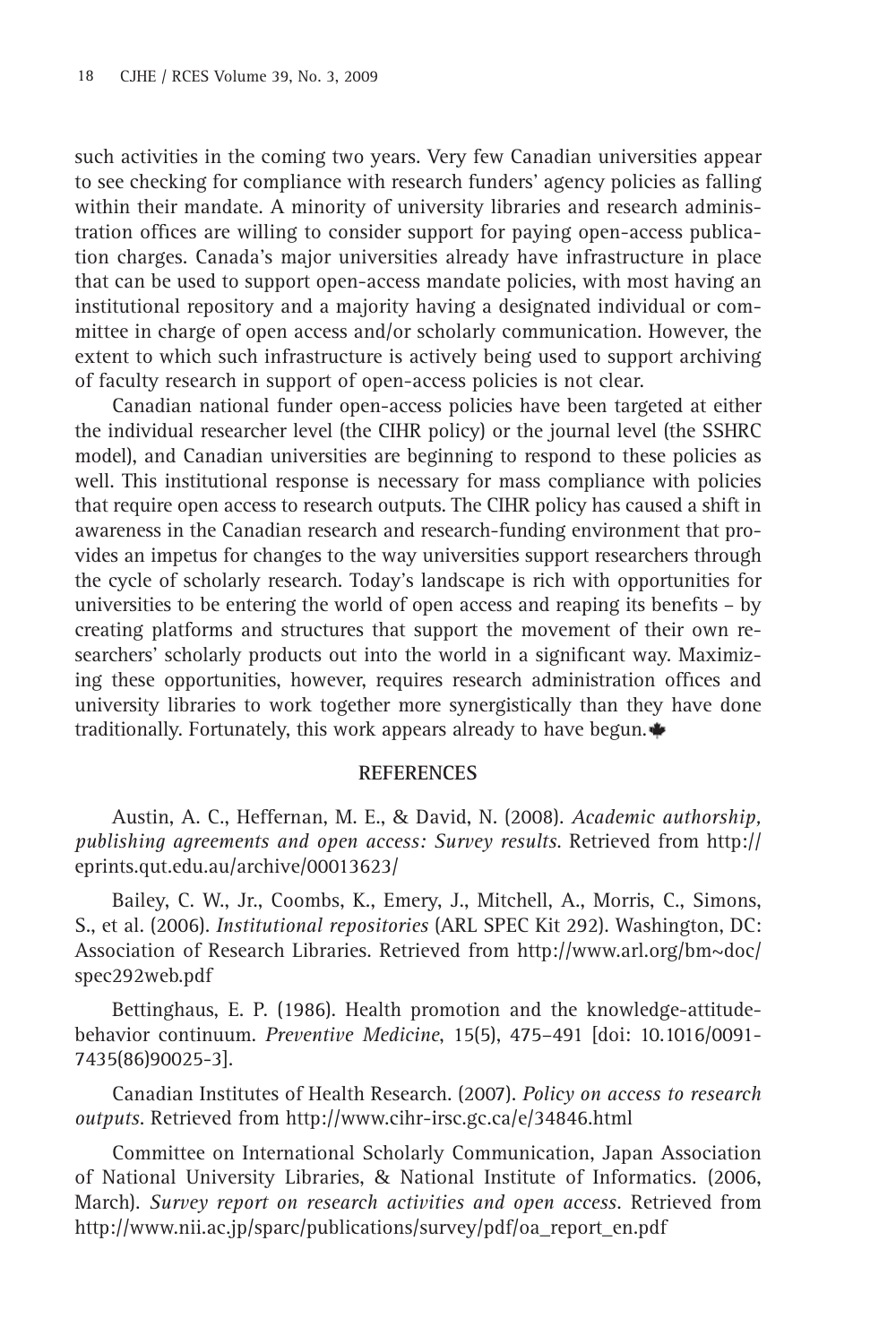Davis, F. D. (1989). Perceived usefulness, perceived ease of use, and user acceptance of information technology. *MIS Quarterly, 13*(3), 319–340. Retrieved from http://areadocenti.eco.unicas.it/virili/old/ApprofondimentiOSI/ CIO%20issues/Technology%20acceptance/DavisMISQ89%20Perceived%20Us efulness%20Ease%20of%20Use%20OCR.pdf

De Beer, J. A. (2004). Open access in South Africa: Preliminary results of a survey. In *SASLI* & *OSI Open Access Scholarly Communication Conference, Pretoria (South Africa).* Retrieved from http://eprints.rclis.org/2222/

Fisher, R. A. (1922). On the interpretation of  $\gamma$ 2 from contingency tables, and the calculation of P. *Journal of the Royal Statistical Society, 85*(1), 87–94 [doi: 10.2307/2340521].

Fullard, A. (2007). South African responses to open access publishing: A survey of the research community. *South African Journal of Libraries and Information Science, 73*(1), 40–50. Retrieved from http://ahero.uwc.ac.za/index. php?module=cshe&action=viewtitle&id=cshe\_164

Gadd, E., Oppenheim, C., & Probits, S. (2003). RoMEO studies 1: The impact of copyright ownership on academic author self-archiving. *Journal of Documentation, 59*(3), 243-277.

Ghane, M. (2006). A survey of open access barriers to scholarly communication: Providing an appropriate pattern for scientific communication in Iran. *Grey Journal: An International Journal on Grey Literature, 2*(1). Retrieved from http://www.greynet.org/images/GL7,\_page\_47.pdf

Gladwell, M. (2002). *The tipping point: How little things can make a big difference.* Boston: Little, Brown.

Hajjem, C., & Harnad, S. (2005). Accès libre aux articles scientifiques et *mouvement d'auto-archivage à l'UQÀM.* Retrieved from http://www.crsc.uqam. ca/lab/chawki/Auto-archivaeuqam.pdf

Hood, A. K. (2007). *Open access resources* (ARL SPEC Kit 300). Washington, DC: Association of Research Libraries. Retrieved from http://www.arl.org/ bm~doc/spec300web.pdf

Joint Information Systems Committee. (2008). *JISC open access publication charge surveys.* Retrieved from http://www.jisc.ac.uk/media/documents/aboutus/workinggroups/jiscoapubcharge.doc

Mann, F., Von Walter, B., Hess, T., & Wigand, R. (2009). *Open access publishing in science. Communications of the ACM, 52*(3), 135–139 [doi: 10.1145/ 1467247.1467279].

Palmer, K., Dill, E., & Christie, C. (in press). Survey of librarian attitudes about open access. College & Research Libraries. Retrieved from http://www.ala.org/ala/ mgrps/divs/acrl/publications/crljournal/preprints/Palmer-Dill-Christie.pdf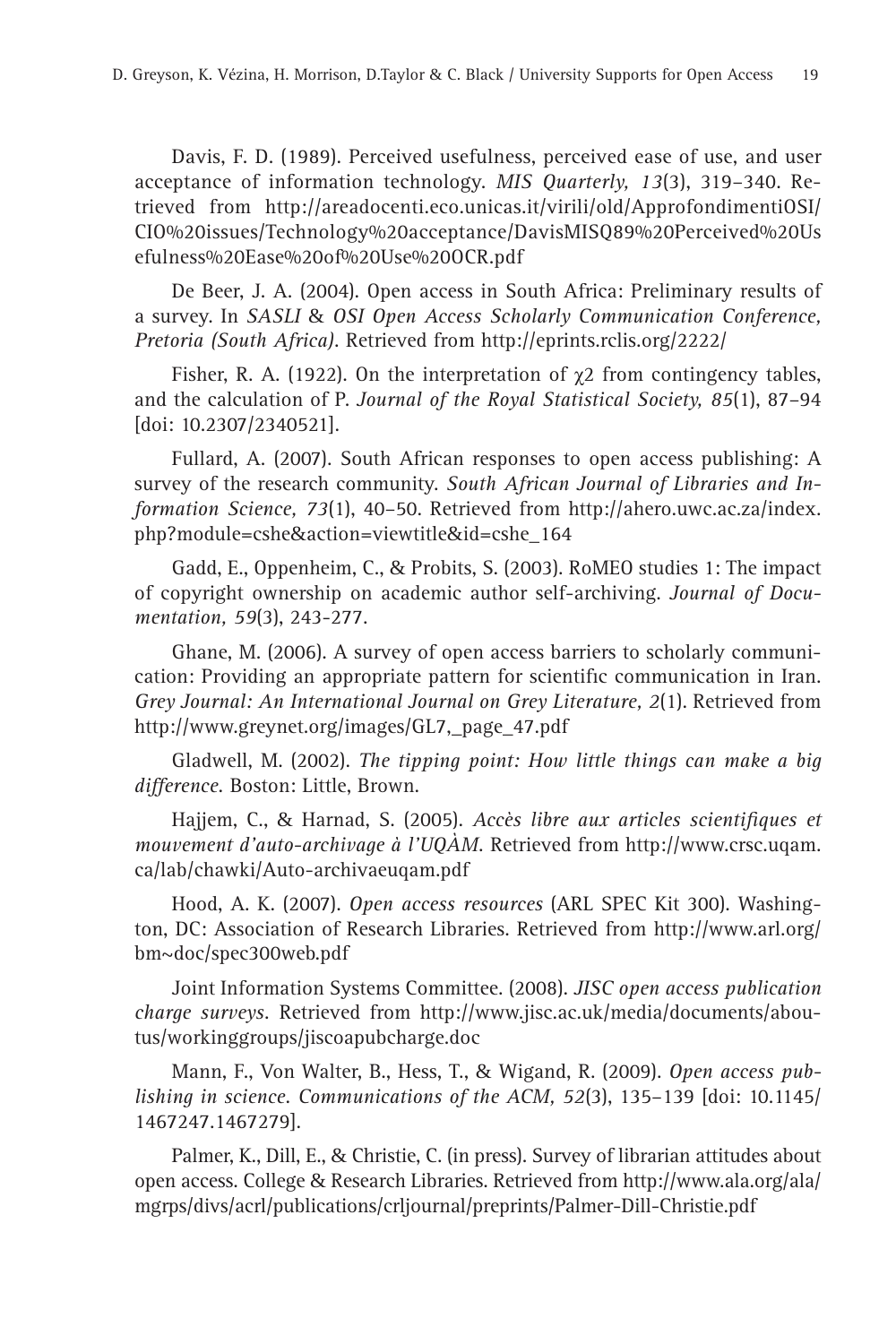Population Data BC. (2009). *Privacy at Population Data BC*. Retrieved from http://www.popdata.bc.ca

Rogers, E. M. (1995.) *Diffusion of innovations* (4th ed.). New York: Free Press.

Sale, A. (2006). The acquisition of open access research articles. *First Monday,*  11(10). Retrieved from http://firstmonday.org/issues/issue11\_10/sale/index.html

Schrader, P. G., & Lawless, K. A. (2004). The knowledge, attitudes, & behaviors approach how to evaluate performance and learning in complex environments. *Performance Improvement, 43*(9), 8–15 [doi: 10.1002/ pfi.4140430905].

Schroter, S., & Tite, L. (2006). Open access publishing and author-pays business models: A survey of authors' knowledge and perceptions. *Journal of the Royal Society of Medicine, 99*(3), 141–148 [doi: 10.1258/jrsm.99.3.141].

Shearer, K. (2006). The CARL institutional repositories project: A collaborative approach to addressing the challenges of IRs in Canada. *Library Hi Tech, 24*(2), 165–172 [doi: 10.1108/07378830610669547].

Suber, P. (2007). *Open access overview.* Retrieved from http://www.earlham. edu/~peters/fos/overview.htm

Swan, A., & Brown, S. (2004). *JISC/OSI journal authors survey: Report.*  Retrieved from http://www.jisc.ac.uk/media/documents/themes/infoenvironment/acf655.pdf

Swan, A., & Brown, S. (2005). *Open access self-archiving: An author study.*  Retrieved from http://www.jisc.ac.uk/uploaded\_documents/Open%20Access%2 0Self%20Archiving-an%20author%20study.pdf

Van de Mortel, T. (2008). Faking it: Social desirability response bias in self-report research. *Australian Journal of Advanced Nursing, 25*(8), 40–48. Retrieved from http://epubs.scu.edu.au/hahs\_pubs/2/

Venkatesh, V., Morris, M. G., Davis, G. B., & Davis, F. D. (2003). User acceptance of information technology: Toward a unified view. *MIS Quarterly*, *27*(3), 425–478. Retrieved from http://csdl.ics.hawaii.edu/techreports/05-06/ doc/Venkatesh2003.pdf

Vézina, K. (2006). Libre accès à la recherche scientifique: Opinions et pratiques des chercheurs au Québec*. The Canadian Journal of Library and Information Practice and Research, 1*(1). Retrieved from http://journal.lib.uoguelph. ca/index.php/perj/article/viewArticle/103

## **GLOSSARY**

**ARL**: Founded in 1932, the Association of Research Libraries is a not-for-profit membership organization comprising the libraries of the major North American research institutions; it operates as a forum for the exchange of ideas and as an agent for collective action, such as making scholarly literature more affordable. There are currently 123 members.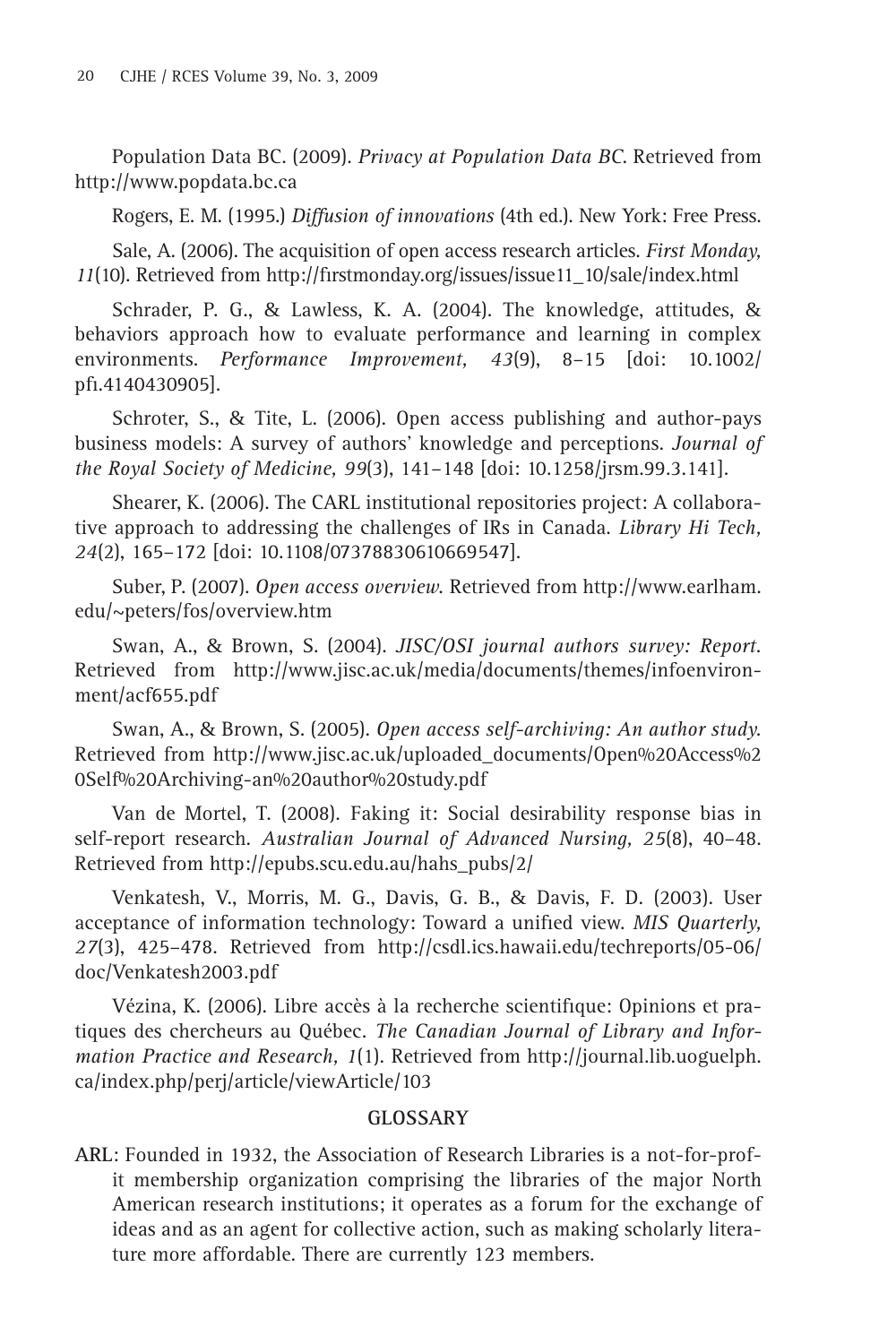- **CARL/ABRC**: The Canadian Association of Research Libraries / Association des bibliothèques de recherche au Canada was established in 1976 and today includes 28 major academic research libraries across Canada, plus Library and Archives Canada, the Canada Institute for Scientific and Technical Information (CISTI), and the Library of Parliament.
- **CAURA**: Founded in 1971, the Canadian Association of University Research Administrators is a national forum for research administrators that provides a critical interface between all stakeholders in the management of the research enterprise.
- **CIHR**: Created in 2000, the Canadian Institutes of Health Research is the major federal agency responsible for funding health research in Canada; it integrates a network of researchers through an interdisciplinary structure made up of 13 "virtual" institutes brought together to focus on important health problems.
- **Funder open-access requirements**: Researchers who receive grants from funders who have open-access requirements are required by the funder to make the published results freely accessible immediately after publication or at some time after the publication date (usually within six months).
- **Gold open access (Gold OA)**: Open-access journals. One way to make research material available through open access is by publishing in an open-access journal. As with traditional toll-access journals, open-access journals follow a publication process and a peer-review system. However, an open-access journal article becomes freely available to all upon publication, which increases readership and use.
- **Green open access (Green OA)**: Self-archiving scholarly products (pre-prints or post-prints). Another way to make research material available through open access is by self-archiving scholarly works, free of charge, in an institutional repository or open-access archive, thus increasing readership and use.
- **Institutional repository**: Digital collection that preserves and provides access to the intellectual output of an institution.
- **JISC**: The Joint Information Systems Committee is an advisory committee to post-16 and higher-education funding councils in the United Kingdom. Established in 1993, JISC supports UK education and research by providing leadership in the use of digital technologies.
- **Link resolver**: This behind-the-scenes system enables users querying index databases to seamlessly link to the full-text version of an article if it determines that the user's institution has subscription or ownership rights to the content in question. By using the Open URL standard, the link resolver tries to match the information from the citation found in the index database to the institution's Knowledgebase, which contains all the information pertaining to its electronic resources collection. If a match is found, the institution is deemed to subscribe or own the content and the link resolver will seamlessly direct the user to the full-text version.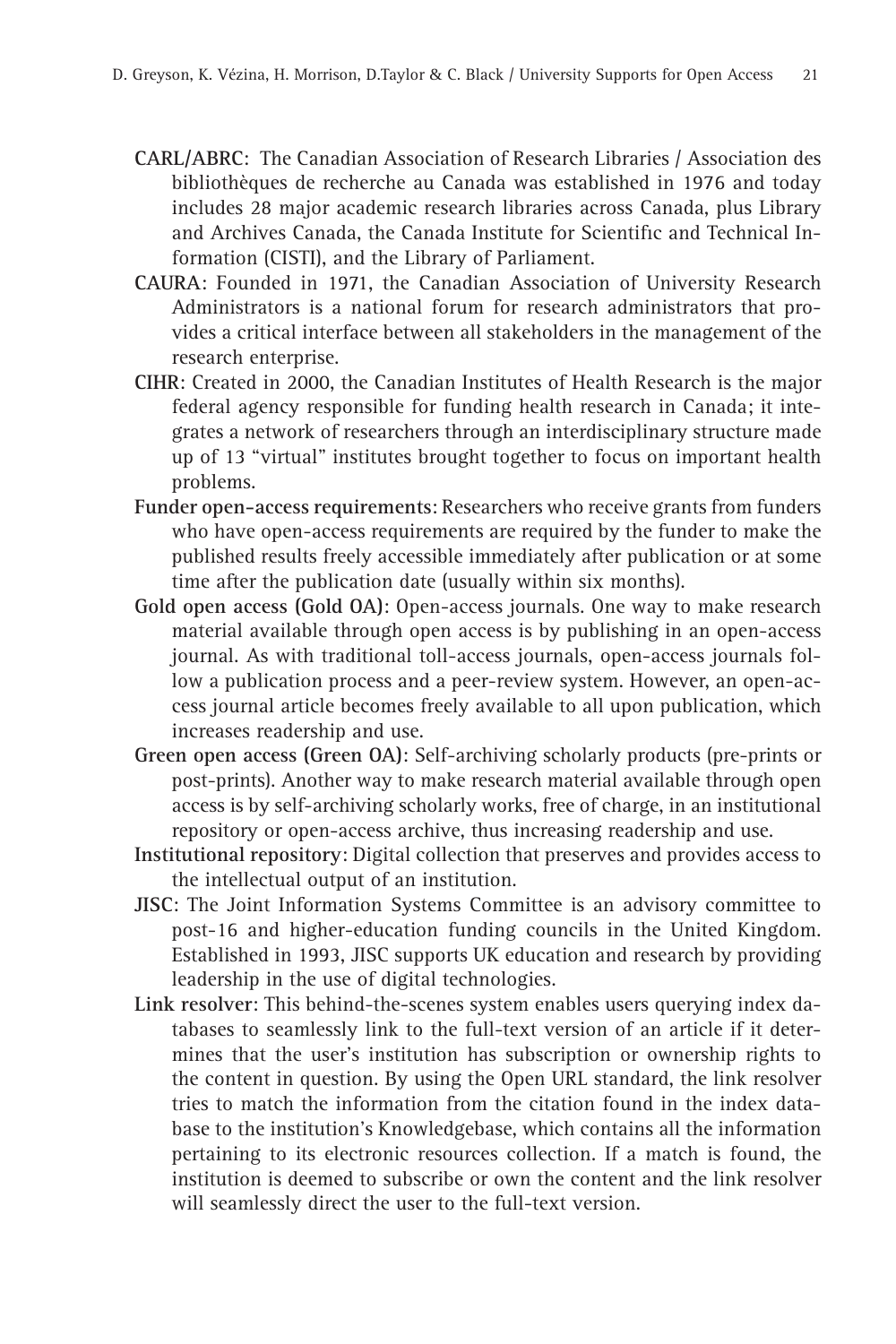- **Open access (OA)**: Immediate access to scholarly literature that is digital, online, free of charge, and free of most copyright and licensing restrictions (Suber, 2007).
- **Open-access publication fee**: A method of subsidizing the costs of free online access to scholarship. If a journal has already accepted an article on its merits, then, instead of charging the readers, it might charge the author a fee to make the article freely available to everyone online. Most research funders see publication fees, whether open access or traditional page charges, as allowable research expenses within their grants.
- **Peer-review process**: Scholarly research papers are subjected to independent assessment, anonymously, by other qualified experts (peers) to ensure they meet certain specific criteria before they are made public.
- Post-print: A scholarly paper in its final form, after having gone through the peer review/refereeing process.
- **Pre-print**: A draft of a scholarly paper that has not yet been published in a peer-reviewed journal.
- **Repository/archive**: An open-access collection or repository of digital works of scholarship.
- **Research administrators**: Provide assistance to university faculty and staff in identifying funding opportunities and with proposal development and the financial administration of awards in support of the university's scholarly activity and research mission.
- **Research funders**: Associations, institutions, or government agencies that cover a multitude of disciplines and offer funding for scholarly research through the provision of grants, fellowships, prizes, and awards.
- **ROARMAP**: The Registry of Open Access Repository Material Archiving Policies keeps track of the open-access policies of institutions that adopt the principle of open access put forth by the Budapest Open Access Initiative*,* the Berlin Declaration, and the Berlin 3 meeting report.
- **Self-archiving**: The practice of scholars depositing their works online, for all to access freely, in their institutional repository or in a subject-based openaccess archive.
- **Subject-based repository/archive**: An open-access collection or repository of digital works of scholarship in one specific field or area.
- **Toll-access journal**: To cover the costs of peer review and publication, traditional journals charge subscription fees for access to their content. Universities and research institutions pay the fees so their researchers can access and use the peer-reviewed research output of other universities and research institutions.
- **University library**: The academic library's main purpose is to support its university's teaching and research by providing information services, research collections and resources in digital and print formats, and online catalogue and databases for the university community (i.e., students, faculty members, and staff), as well as for various other individuals.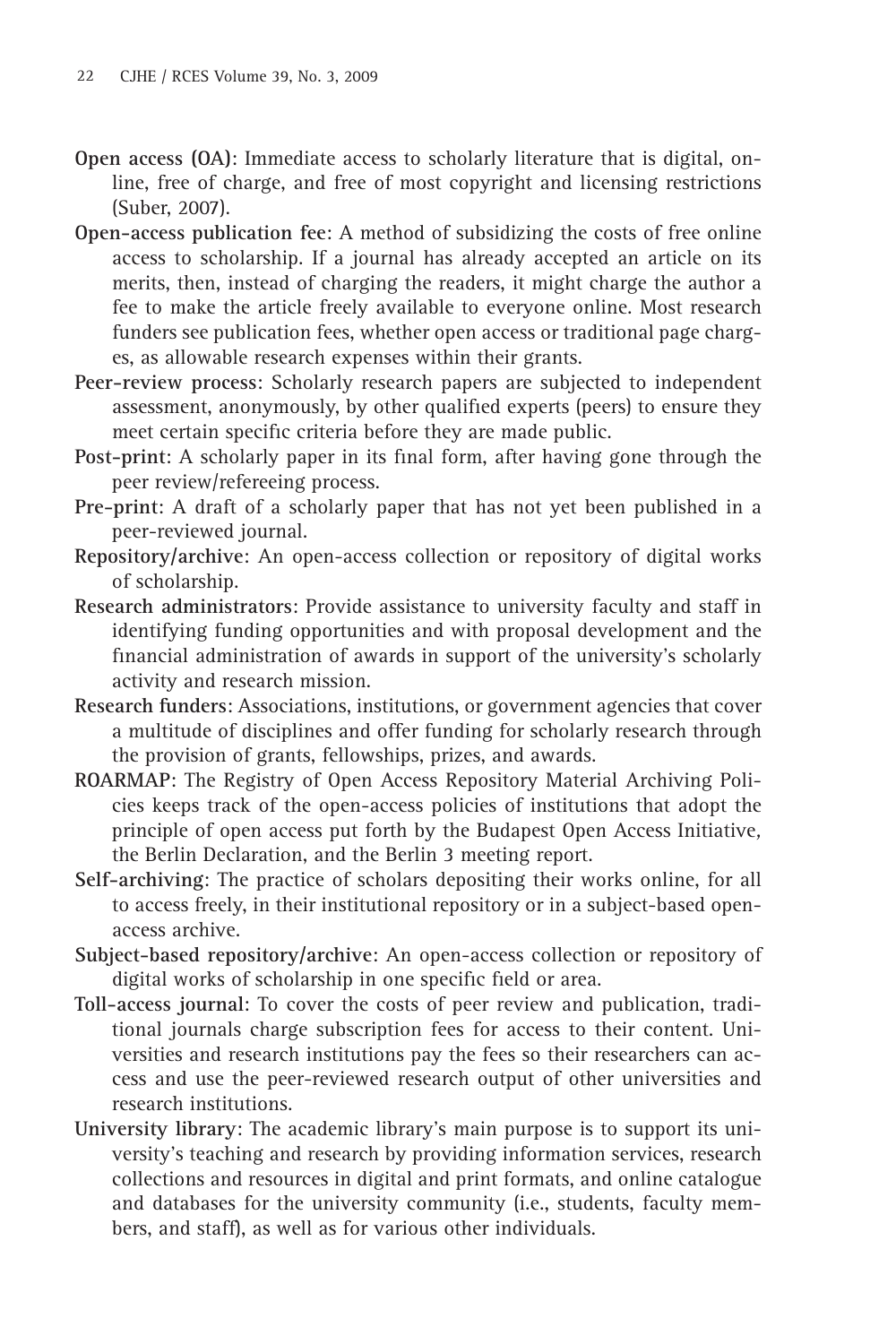## **APPENDIX: SURVEY TOOLS (ENGLISH VERSION)**

## **University Supports for Open Access: Research Administrator Survey**

#### *Consent*

Your participation in this study is entirely voluntary and you may refuse to participate or withdraw from the study at any time without jeopardy to your employment or relationship with us.

By selecting "I have read the consent form and agree to participate in this survey," you imply that you have fully read and understood this consent form, and that you give permission to be surveyed. You imply that you understand how the information will be used, as per the terms above.

By selecting "I have read the consent form and agree to participate in this survey," you imply that you consent to voluntarily participate in this study.

Please choose \*only one\* of the following:

- o I DO NOT agree to participate in this survey
- o I have read the consent form and AGREE to participate in this survey

## *Name*

Please enter your full name, for verification purposes only. Your name will not be publicly disclosed or in any way associated with your survey responses.

#### *Institution*

Please enter the name of your university here. University names will only be used for verification purpose and demographic grouping of responses.

#### *Job title*

Please enter your job title. Job titles will only be used for verification purpose and demographic grouping of responses.

## *Term "Open Access"*

How familiar are you with the term "Open Access" as applied to research? Please choose \*only one\* of the following:

- o Never heard of it
- o Heard of it but don't know what it means
- o Have some idea of what it means
- o Have a clear idea of what it means
- o Am an expert in open access

#### *Source*

If you are familiar with the term "open access," where did you first learn about it?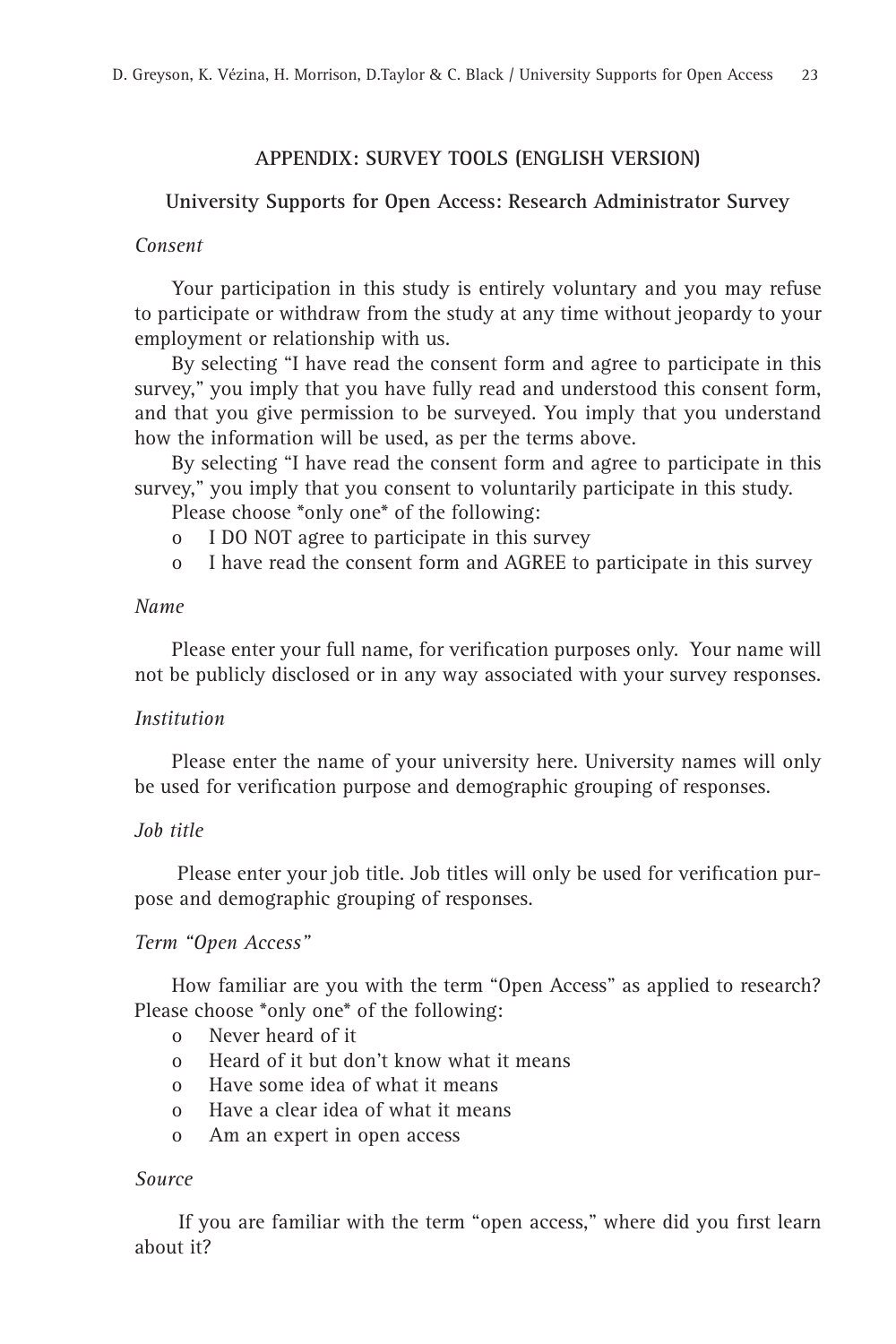## *Defi nition*

What does "Open Access " mean, within the research administration sphere?

## *Funder Mandates*

Are you aware of funding bodies that mandate or encourage grantees to make their research "open access"?

Please choose \*only one\* of the following:

- o Yes
- o No

## *Mandate*

In your view, which of the following are part of your office's mandate? Please choose \*all\* that apply:

- o Educate researchers about Open Access in general
- o Educate researchers about the Open Access policies of the funding bodies to which they may be applying for grants
- o Help researchers with funding to pay Open Access publication fees
- o Help researchers learn how to archive copies of their work so that it is Openly Accessible
- o Make sure researchers have complied with funders' Open Access policies
- o Use Open Access to promote the research conducted at your University
- o None of these are within our mandate
- o Other:

## *Infrastructure*

Does your research administration office or your university have any of the following elements of Open Access support or infrastructure?

Please choose the appropriate response for each item:

- o A formal statement of policy supporting Open Access: University; Research Administration Office/VP Research; Both; Neither
- o A designated individual who is responsible for Open Access efforts at your university: University; Research Administration Office/VP Research; Both; Neither
- o A committee or working group on scholarly communications or Open Access : University; Research Administration Office/VP Research; Both; Neither
- o Checks for compliance with funder Open Access requirements at the end of a grant: University; Research Administration Office/VP Research; Both; Neither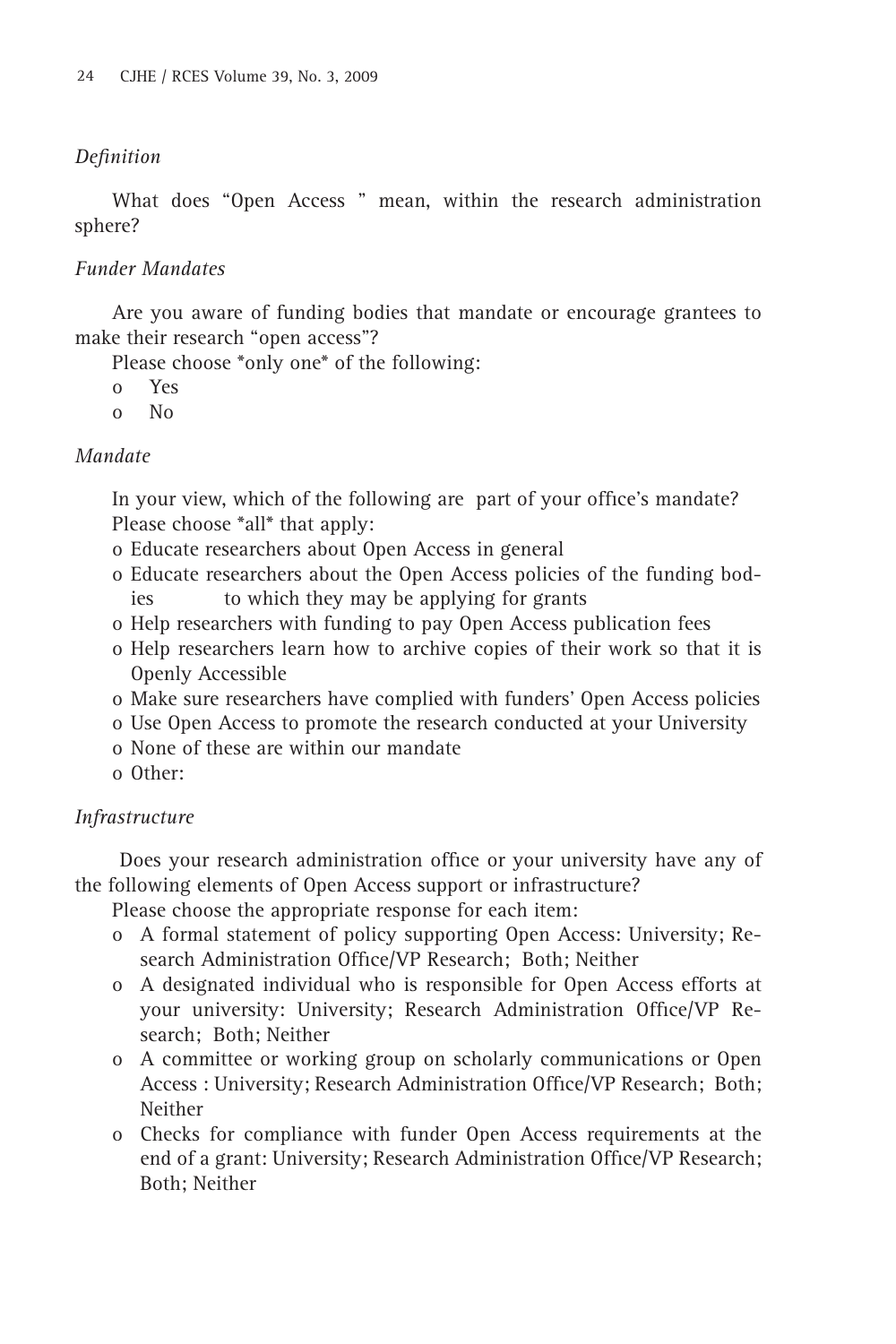# *Education*

Does your research administration office provide education on Open Access for the university community in any of the following ways?

Please choose \*all\* that apply:

- o Public lectures, information sessions or seminars
- o Lectures, information sessions, or seminars for specific departments or programs
- o Printed materials (e.g., brochures, posters, leaflets) about Open Access)
- o Webpage(s) about Open Access
- o Other:

# *Repository*

What department(s) or unit(s) at your university are responsible for the development and maintenance of the Institutional Repository?

Please choose \*all\* that apply:

- o My university does not have an Institutional Repository
- o University IT/Campus computing services department
- o University library
- o Maintenance is contracted out to a commercial firm
- o Not sure
- o Other:

# *Activities*

Does your research administration office currently carry out any activities related to Open Access?

Please choose \*all\* that apply:

- o Yes
- o No
- o We are planning to
- o Not sure
- o Other:

# *Funder Mandates*

Has your research administration office carried out any activities specifically in response to funding bodies mandating or encouraging grantees to make their research Open Access?

Please choose \*only one\* of the following:

- o Yes
- o No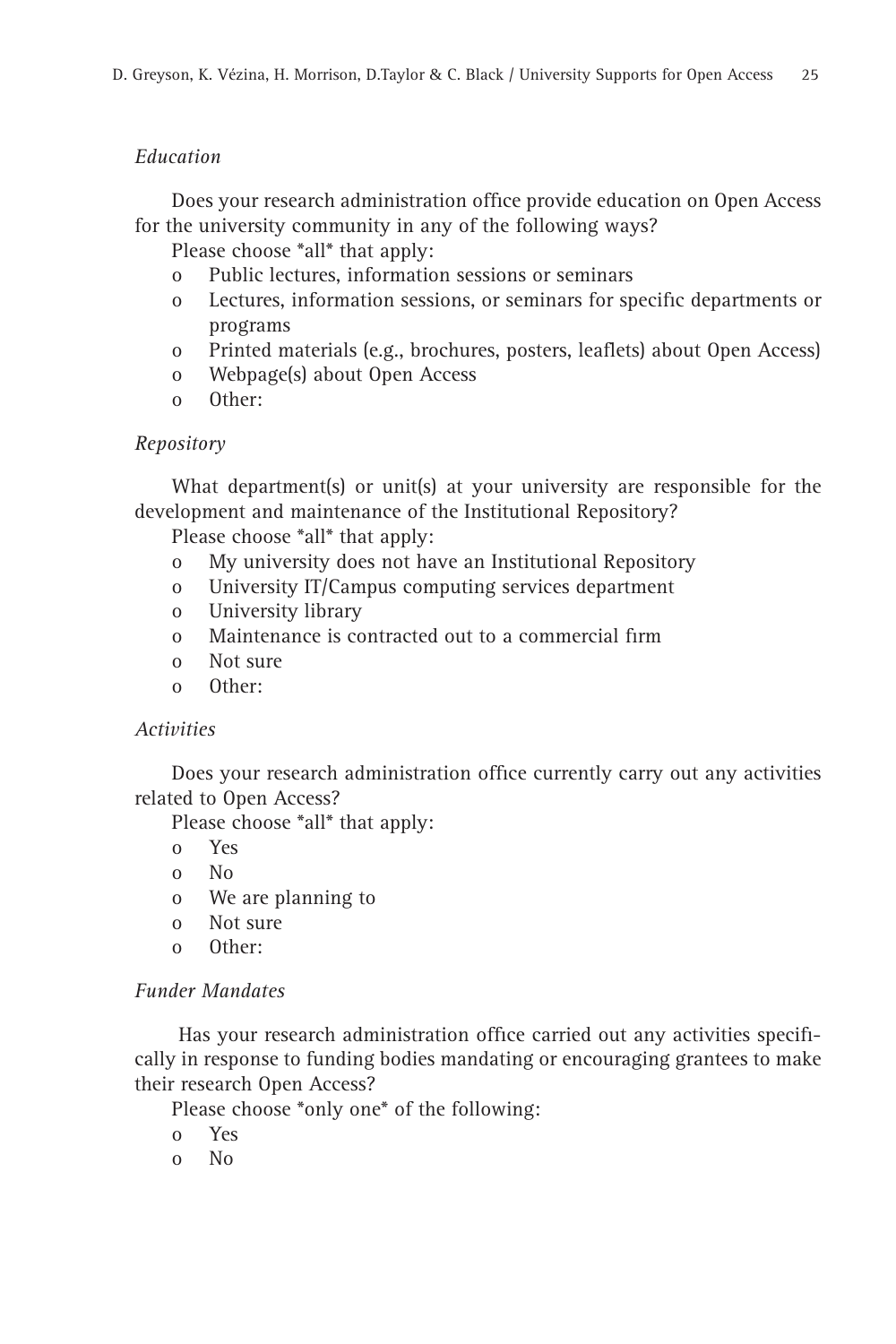## *Mandate Response*

If you answered YES above, please share what your office has done in response to funder open access mandates.

## *Plans*

If your research administration office currently has plans for new Open Access related activities in the next two years, please name up to five.

## *Barriers*

If your research administration office perceives any barriers to Open Access at your university, please name up to three.

# *Other Departments*

Are you aware of other departments or units at your university (outside the research administration office) that have sponsored or co-sponsored any activities relating to scholarly publishing or Open Access within the last five years?

Please choose \*only one\* of the following:

- o Yes
- o No

# *Others' Activities*

If you answered YES above, please list a maximum of five units/departments

# *Follow-up*

If you would be willing to be contacted with any follow-up questions that arise out of this survey, please enter your preferred contact information (phone or email) here.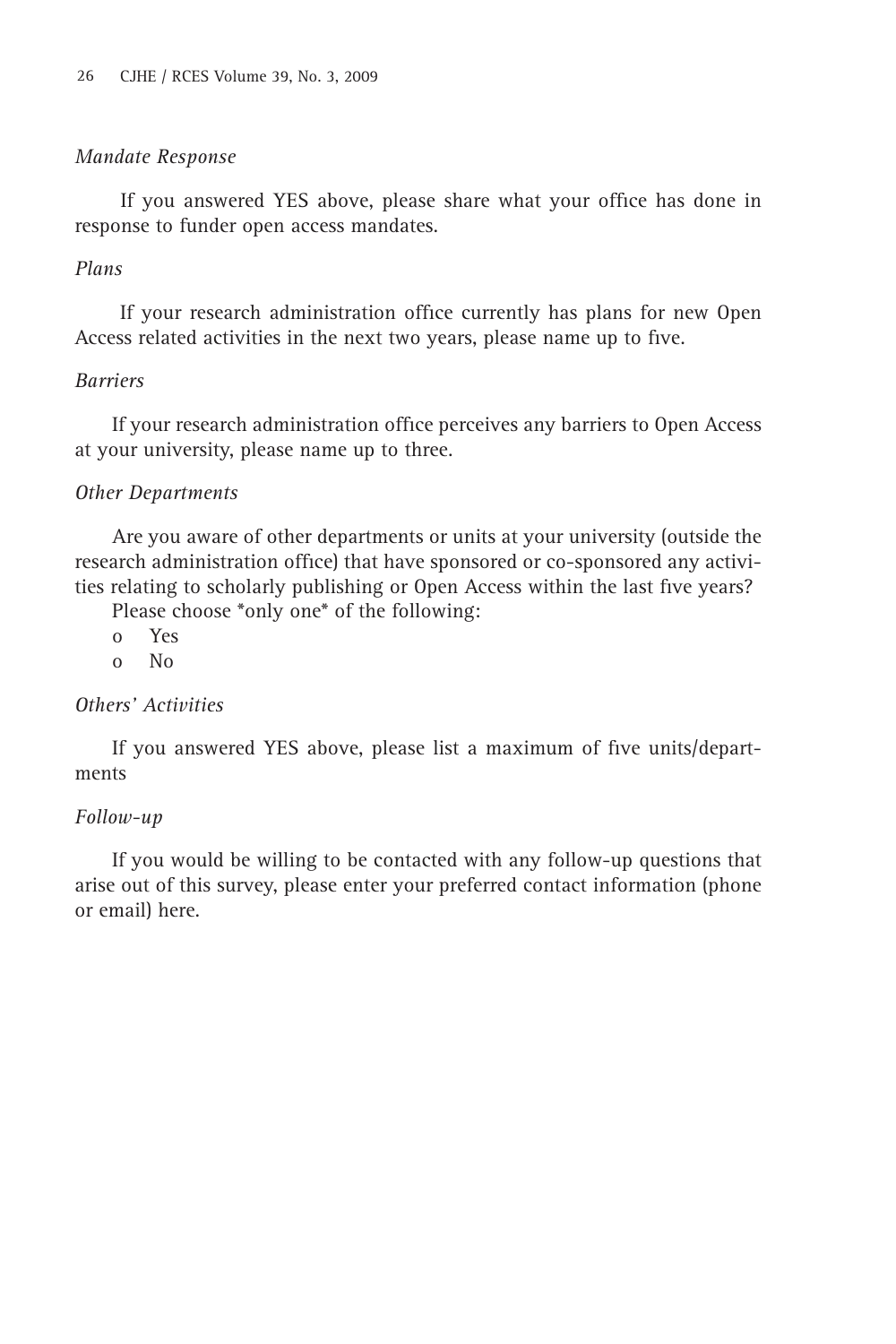## **University Supports for Open Access: Librarian Survey**

## *Consent*

 Your participation in this study is entirely voluntary and you may refuse to participate or withdraw from the study at any time without jeopardy to your employment or relationship with us.

By selecting "I have read the consent form and agree to participate in this survey," you imply that you have fully read and understood this consent form, and that you give permission to be surveyed. You imply that you understand how the information will be used, as per the terms above.

 By selecting "I have read the consent form and agree to participate in this survey," you imply that you consent to voluntarily participate in this study.

Please choose \*only one\* of the following:

- o I DO NOT agree to participate in this survey
- o I have read the consent form and AGREE to participate in this survey

## *Name*

Please enter your full name, for verification purposes only. Your name will not be publicly disclosed or in any way associated with your survey responses.

## *Institution*

Please enter the name of your university here. University names will only be used for verification purpose and demographic grouping of responses.

## *Job title*

Please enter your job title. Job titles will only be used for verification purpose and demographic grouping of responses.

## *Term "Open Access"*

How familiar are you with the term "Open Access" as applied to research? Please choose \*only one\* of the following:

- o Never heard of it
- o Heard of it but don't know what it means
- o Have some idea of what it means
- o Have a clear idea of what it means
- o Am an expert in open access

## *Source*

If you are familiar with the term "open access," where did you first learn about it?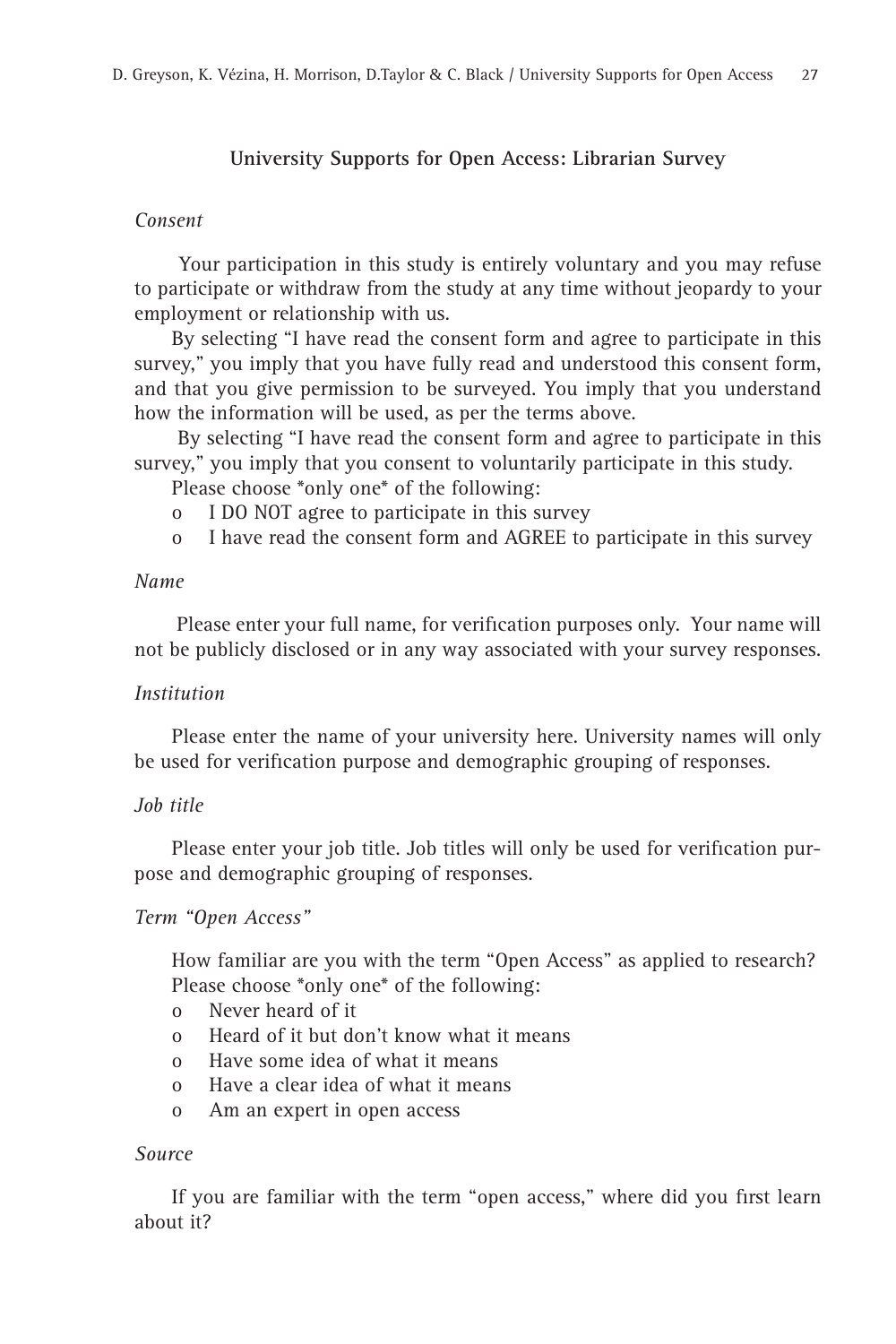## *Defi nition*

What does "Open Access" mean, within library sphere? Please write your answer here:

## *Funder Mandates*

Are you aware of funding bodies that mandate or encourage grantees to make their research "open access"?

Please choose \*only one\* of the following:

- o Yes
- o No

## *Mandate*

In your view, which of the following are part of your library's mandate? Please choose \*all\* that apply:

- o Educate researchers about Open Access in general
- o Educate researchers about the Open Access policies of the funding bodies to which they may be applying for grants
- o Help researchers with funding to pay Open Access publication fees
- o Help researchers learn how to archive copies of their work so that it is Openly Accessible
- o Make sure researchers have complied with funders' Open Access poli-

cies

o Use Open Access to promote the research conducted at your University

- o None of these are within our mandate
- o Other:

## *Infrastructure*

Does your library or your university have any of the following elements of Open Access support or infrastructure?

Please choose the appropriate response for each item:

- o A formal statement of policy supporting Open Access : University; Library; Both; Neither
- o A designated individual who is responsible for Open Access efforts at your university: University; Library; Both; Neither
- o A committee or working group on scholarly communications or Open Access: University; Library; Both; Neither
- o Open Access resources in the library catalogue or other library finding aid (e.g., e-journal database): University; Library; Both; Neither
- o Open Access resources in your library's link resolver knowledgebase: University; Library; Both; Neither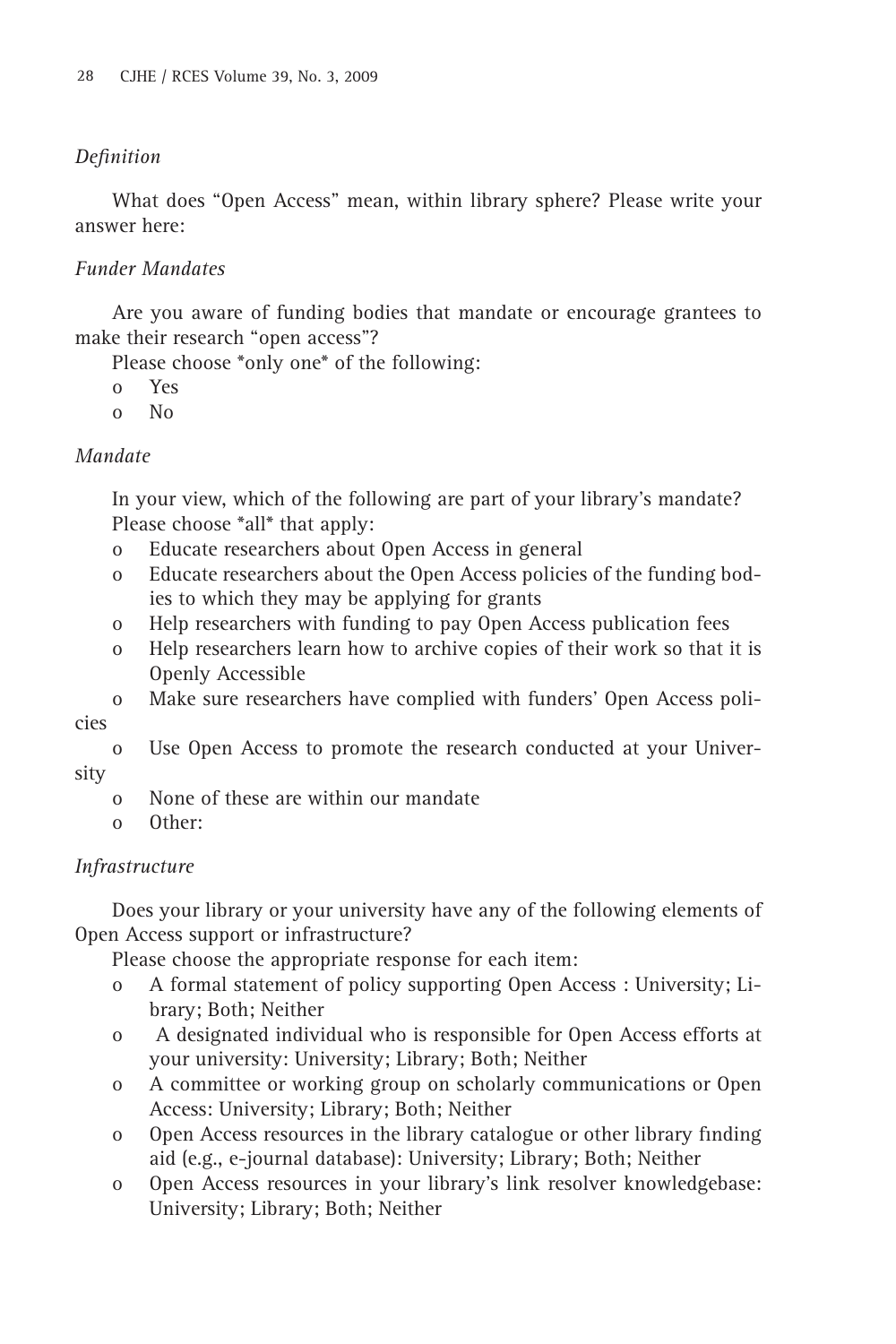# *Education*

Does your library provide education on Open Access for the university community in any of the following ways?

Please choose \*all\* that apply:

- o Public lectures, information sessions or seminars
- o Lectures, information sessions, or seminars for specific departments or programs
- o Printed materials (e.g., brochures, posters, leaflets) about Open Access)
- o Webpage(s) about Open Access
- o Other:

# *Repository*

What department(s) or unit(s) at your university are responsible for the development and maintenance of the Institutional Repository?

Please choose \*all\* that apply:

- o My university does not have an Institutional Repository
- o University IT/Campus computing services department
- o University library
- o Maintenance is contracted out to a commercial firm
- o Not sure
- o Other:

# *Publishing support*

Does your library do any of the following activities in support of Open Access publishing?

Please choose \*all\* that apply:

- o Utilize the Directory of Open Access Resources (DOAJ), BioMedCentral, or PubMedCentral to identify Open Access resources to put in the catalogue or similar finding aid?
- o Visibly identify resources in the catalogue or other discovery tools as Open Access resources?
- o Hold a membership to one or more Open Access organizations (e.g., Public Library of Sciences, Hindawi, BioMed Central, SPARC)
- o Feature information about Open Access on the library's homepage or from one level below the homepage?
- o Host Open Access journals?
- o Other:

# *Funder Mandates*

Has your library carried out any activities specifically in response to funding bodies mandating or encouraging grantees to make their research Open Access?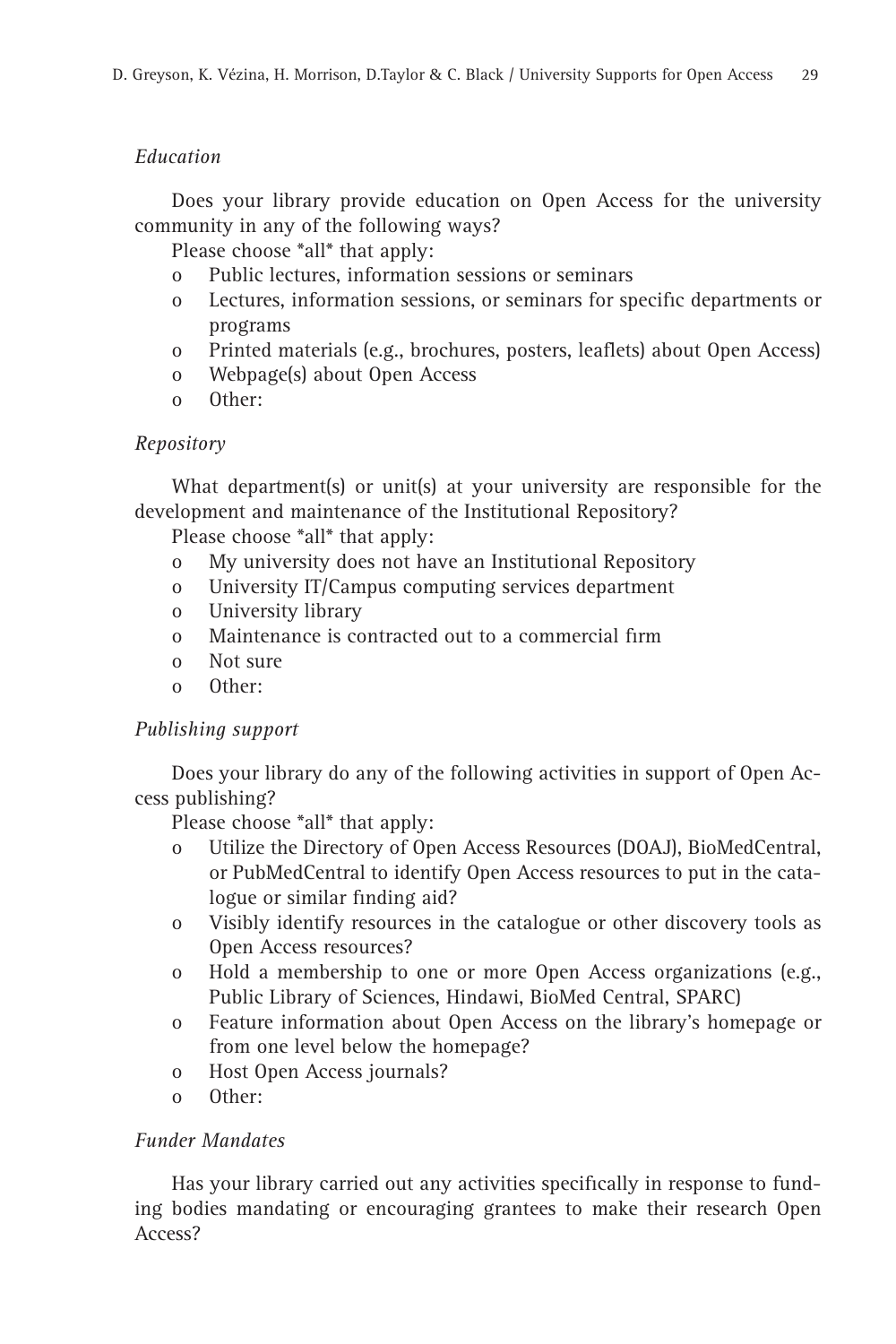Please choose \*only one\* of the following:

o Yes

o No

## *Mandate Response*

If you answered YES above, please share what your office has done in response to funder open access mandates.

# *Plans*

If your research administration office currently has plans for new Open Access related activities in the next two years, please name up to five.

# *Barriers*

If your research administration office perceives any barriers to Open Access at your university, please name up to three.

# *Other Departments*

Are you aware of other departments or units at your university (outside the research administration office) that have sponsored or co-sponsored any activities relating to scholarly publishing or Open Access within the last five years?

Please choose \*only one\* of the following:

- o Yes
- o No

# *Others' Activities*

If you answered YES above, please list a maximum of five units/departments at your university that are doing activities related to Open Access.

# *Follow-up*

If you would be willing to be contacted with any follow-up questions that arise out of this survey, please enter your preferred contact information (phone or email) here.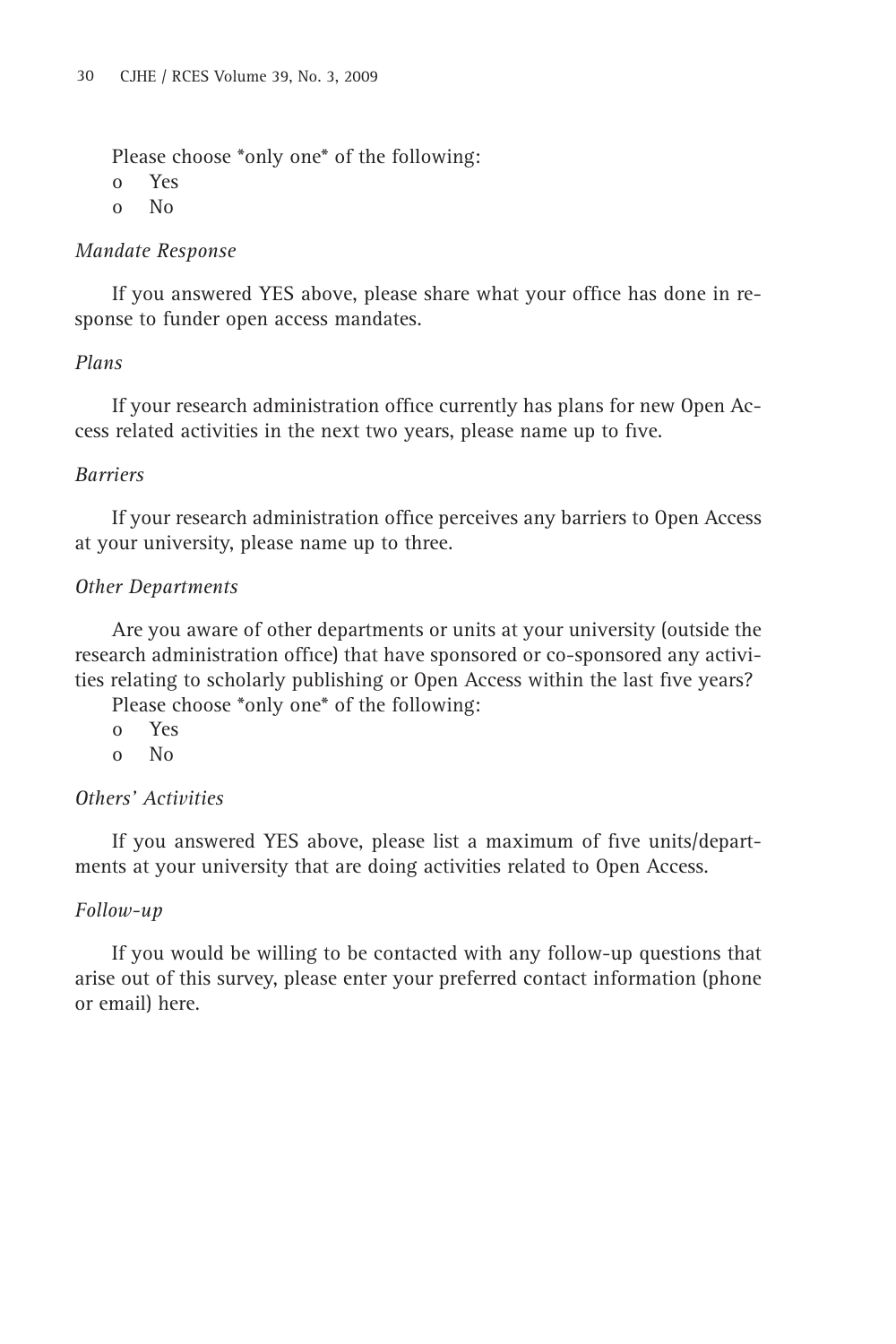## **CONTACT INFORMATION**

Devon Greyson Information Specialist Centre for Health Services and Policy Research University of British Columbia Vancouver, BC V6T 1Z3 devon@chspr.ubc.ca

Charlyn Black is the associate director of Knowledge Translation at the Centre for Health Services and Policy Research (CHSPR) and a professor in the School of Population and Public Health in the Faculty of Medicine at the University of British Columbia. She served on the Advisory Committee on Access to the Products of Research Outputs, convened by the Canadian Institutes for Health Research (CIHR). This committee developed a policy mandating grant recipients to make their peer-reviewed publications freely accessible through open-access mechanisms. Contact cblack@chspr.ubc.ca

Devon Greyson is the information specialist at the Centre for Health Services and Policy Research at the University of British Columbia and a faculty member in the Women's Studies program at Capilano University. Devon is actively involved with information-policy issues through work with the BC Library Association and the Canadian Health Libraries Association. Contact devon@chspr.ubc.ca

Heather Morrison is a professional librarian at BC Electronic Library Network, an adjunct faculty member at the University of British Columbia's School of Library and Information Studies, a well-known advocate of open access and transformative change in scholarly communication, and the author of the scholarly blog *The Imaginary Journal of Poetic Economics*. Contact hgmorris@sfu.ca

Donald Taylor is assistant head of Access Services at Simon Fraser University Library, which includes management of the SFU institutional repository and interlibrary loans. His research in usage statistics and work in collections management led him to an interest in open access and how it will impact traditional library collections' metrics. Contact dstaylor@sfu.ca

Kumiko Vézina, a tenured associate librarian, is currently the Electronic Resources coordinator at Concordia University Libraries. She served on the Canadian Library Association Open Access Task Force, is the Canadian chief-editor for E-LIS (http://eprints.rclis.org/; an international open-access archive for Library and Information Science), and coordinates the Open Access Initiative within Concordia University Libraries. Contact Kumiko.Vezina@concordia.ca